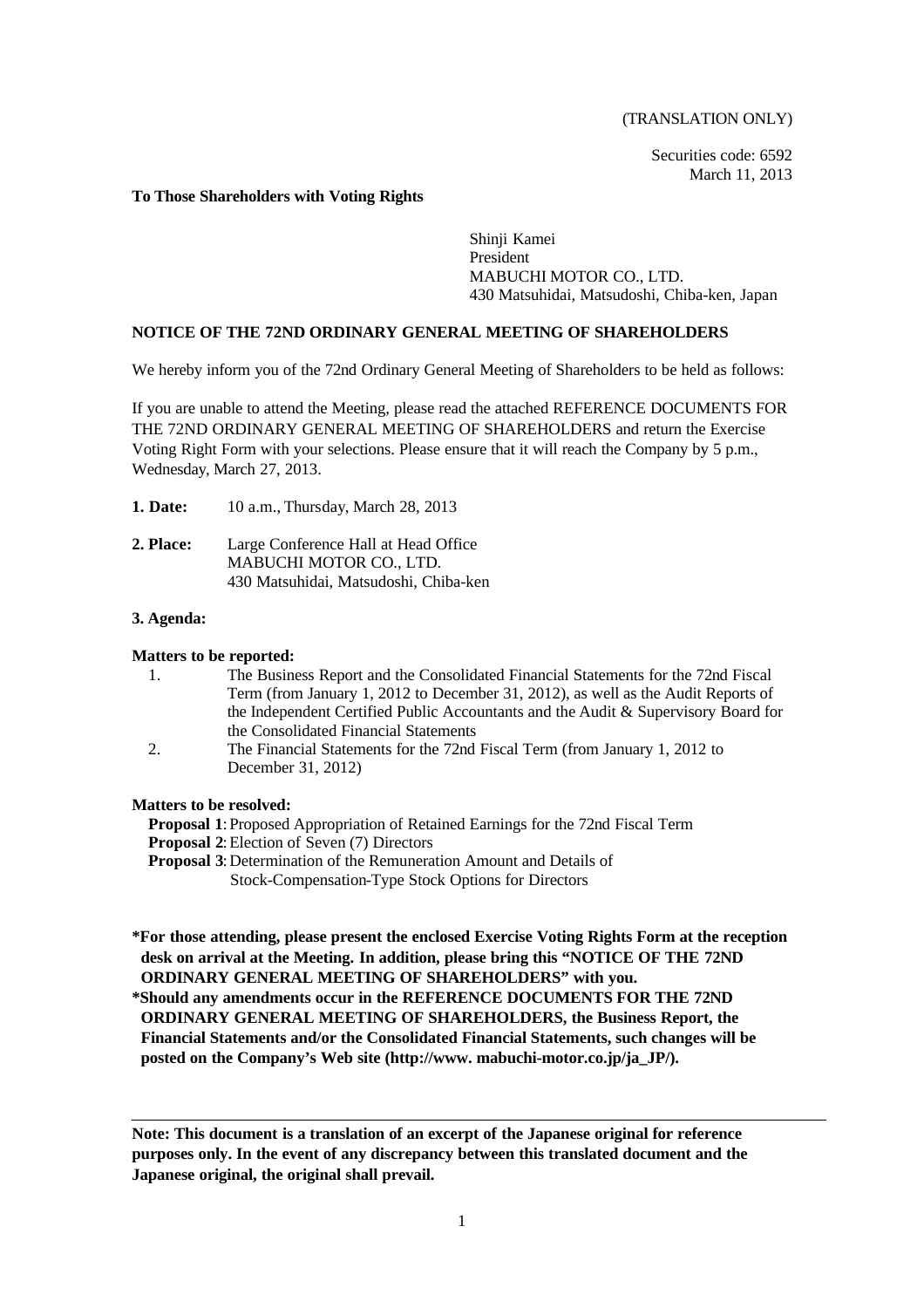## **BUSINESS REPORT (From January 1, 2012 to December 31, 2012)**

# **1. Current Conditions of the Mabuchi Group**

#### (1) Business Development and Results

During the fiscal year ended December 31, 2012, the debt crisis in Europe had a major impact on the real economy across the entire Europe and was a main cause of the global economic slowdown. Although the U.S. economy showed signs of a recovery trend partly attributable to progress with household debt adjustment, it lacked the dynamism to drive the global economy. The economies of China and other emerging countries slowed further, hindered by sluggish export growth.

In Japan as well, an economic downtrend became clear as the persistently high yen, the energy problem, and other causes for concern remained unresolved, particularly so in the second half of the year as a result of the slowdown in overseas economic activity and contraction of domestic demand.

In the small motor industry, to which the Mabuchi Group belongs, although demand increased for reasons including recovery in the automotive products market, other consumer and industrial products markets were slack due to factors such as the impact of the economic slowdown in developed countries and demand contraction in emerging countries. Another negative factor was sluggish demand leading up to the peak year-end sales season, for which our expectations were high.

Under these business conditions, the Mabuchi Group continued its efforts from the previous year to address several issues: continued strengthening of the automotive products business, enhancing sales performance in China, reorganization of production bases, and plant efficiency improvements.

Specifically, the Mabuchi Group actively devised measures to realize management that reliably ensures sales and market share expansion, stable product supply, and high quality and high efficiency. These measures included 1) the introduction of new motors for power window lifters (two models); 2) accelerated development of products that do not use neodymium; 3) the start of activities to establish a locally self-contained business unit structure in China; 4) the start of operation at MABUCHI MOTOR (JIANGXI) CO., LTD., Mabuchi's second inland production base in China; 5) the start of mass production of new products developed jointly by Mabuchi headquarters and the R&D base in China (Dongguan); and 6) improvement in labor productivity by means including the introduction and expansion of facilities to rationalize production and laborsaving in processes.

As a result, consolidated net sales for the period were 85,254 million yen (an 8.1% increase on a year-on-year basis). Motors sales, which account for the majority of consolidated net sales, were 85,131 million yen (an 8.1% increase). Operating income for the year was 5,052 million yen (a 64.8% increase on a year-on-year basis) due to improvement in the gross profit ratio as a result of stabilization of the steep rise in materials costs that occurred up to previous year and a trend toward improvement in the product mix coupled with the effect from controlling selling, general and administrative expenses to roughly the prior-year level. Ordinary income was 10,510 million yen (a 113.3% increase on a year-on-year basis) on marked improvement in non-operating income mainly due to the recording of foreign exchange gains on further yen depreciation through the end of the year. Income before income taxes was 8,426 million yen (a 159.4% increase on a year-on-year basis) as a result of worsening of the balance of extraordinary items due to increases in loss on sales of investment securities and loss on valuation of investment securities and the recording of restructuring expenses at overseas subsidiaries, despite the non-recurrence of loss on reversal of foreign currency translation adjustments, the main extraordinary loss item in the previous year. Net income was 6,385 million yen (net loss of 466 million yen in the previous year) due to a lower effective tax rate on income before income taxes resulting from the non-recurrence of expenses in connection with the reversal of deferred tax assets recorded in the previous year.

The next section describes market trends and sales conditions categorized into separate markets for motors.

### 1) Automotive Products Market

Net sales in this market rose sharply to 49,055 million yen (a 20.7% increase on a year-on-year basis). Mabuchi increased its share of motors for mirrors and air conditioner dampers, major existing applications in this market. Automobile production growth, share expansion, and an increase in the number of models equipped with Mabuchi's motors contributed to a sales increase across all other applications, including power window lifters and power seats, our prioritized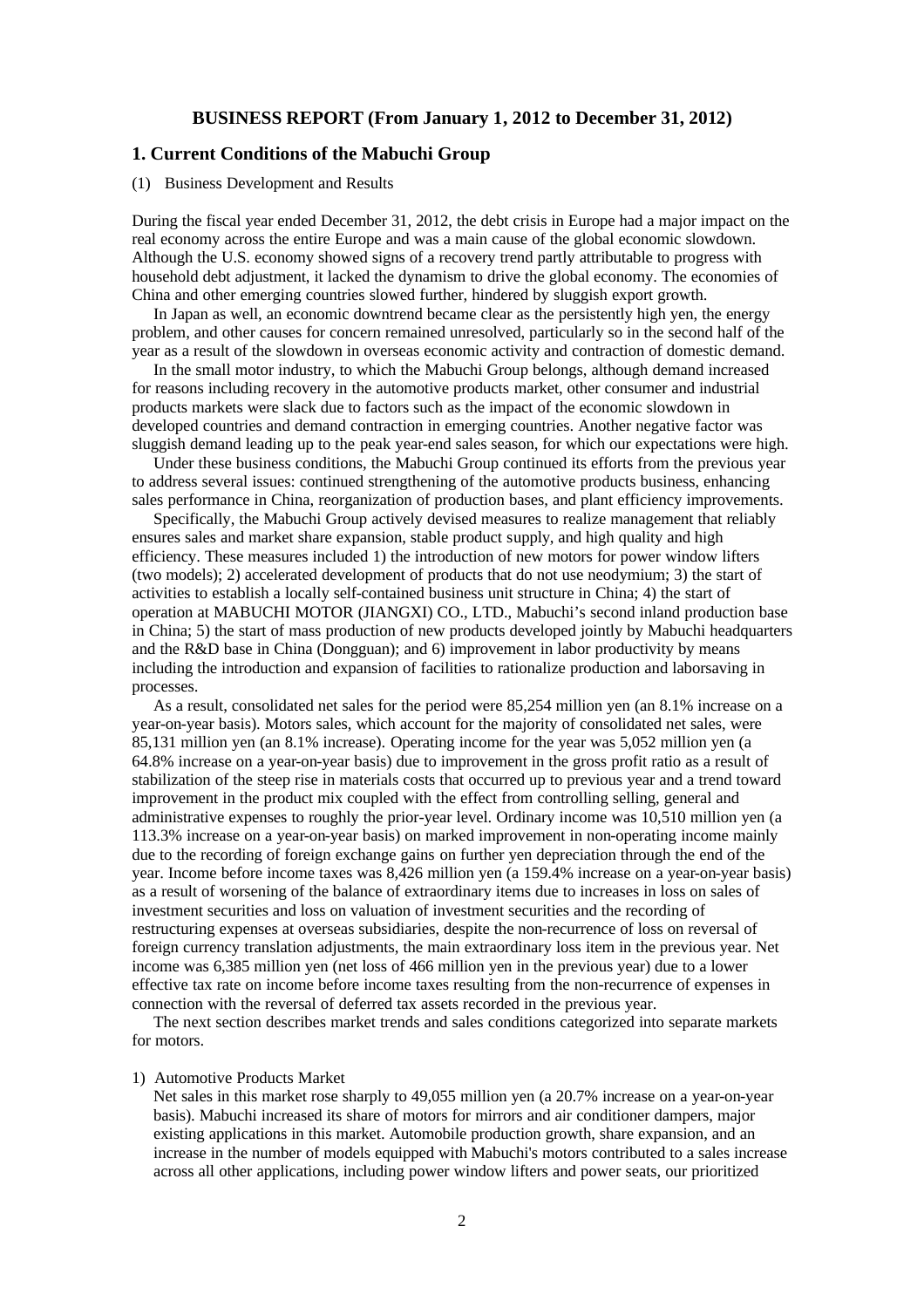businesses. New applications such as motors for electronic parking brakes and steering column adjusters also contributed to the sales increase.

2) Audio & Visual Equipment Market

Net sales in this market decreased to 9,045 million yen (a 7.0% decrease on a year-on-year basis). Sales of motors for DVD players fell due to market contraction, and sales of motors for CD players in cars declined as a result of economic recession in Europe.

3) Optical & Precision Instruments Market

Net sales in this market decreased to 11,334 million yen (a 10.0% decrease on a year-on-year basis). Sales of motors for inkjet printers were unfavorable in developed countries and emerging countries alike, sales of motors for digital cameras fell in a slack market for compact cameras, and sales of motors for PC drives fell due to adherence to a policy of emphasizing profitability.

### 4) Home Appliances, Power Tools & Toys Market

Net sales in this market were roughly at the prior-year level, decreasing slightly to 15,695 million yen (a 0.6% decrease on a year-on-year basis). Although sales of motors for shavers, hair dryers, and toothbrushes fell due to factors including market stagnation leading up to the peak year-end sales season, higher sales of motors for power tools and other applications compensated for the decrease.

| <b>Market Segment</b>               | The 72nd fiscal term<br>(The year ended)<br>December 31, 2012)<br>Amount<br>(Millions of Yen) | YOY<br>(% ) | Segment sales as<br>a percentage of<br>net sales<br>(% ) |
|-------------------------------------|-----------------------------------------------------------------------------------------------|-------------|----------------------------------------------------------|
| <b>Automotive Products</b>          | 49,055                                                                                        | 20.7        | 57.6                                                     |
| Audio & Visual Equipment            | 9,045                                                                                         | $-7.0$      | 10.6                                                     |
| Optical & Precision Instruments     | 11,334                                                                                        | $-10.0$     | 13.3                                                     |
| Home Appliances, Power Tools & Toys | 15,695                                                                                        | $-0.6$      | 18.5                                                     |
| Total                               | 85,131                                                                                        | 8.1         | 100.0                                                    |

<Consolidated sales of motors by application>

(Notes)

1. The Mabuchi Group's businesses have been developed within a single business field related to small motors. Given this single business structure, an explanation by segment is omitted.

- 2. Amounts less than a million yen have been truncated.
- 3. The figures above don't include consumption tax, etc.
- (2) Capital Investments

Capital investments for the current fiscal year amounted to ¥6,825 million, which includes ¥3,164 million for the construction of facilities for MABUCHI MOTOR (JIANGSU) CO., LTD., MABUCHI MOTOR (YINGTAN) CO., LTD., and MABUCHI MOTOR (JIANGXI) CO., LTD.; ¥193 million for R&D facilities and equipment; and ¥3,466 million for other facilities and equipment to upgrade product lines and reinforce overall productivity.

#### (3) Issues to be Addressed

In the outlook for 2013, in developed countries, the U.S. economy is expected to show gradual recovery, while business conditions in Europe are likely to remain stagnant despite the fact that the outlook of uncertainty is expected to fade, weighed down by drastic austerity measures. In Japan, no reliable signs pointing to economic recovery and growth are discernible. In emerging countries, economic activity is likely to stabilize, and growth should continue, although at a slower pace.

The situation in the markets in which the Mabuchi Group's products are sold is mixed. Markets showing clear signs of a recovery and an underlying growth trend are the Automotive Products Market and the Home Appliances, Power Tools & Toys Market, where demand is expected to increase in developed countries and emerging countries alike. In the Audio & Visual Equipment Market and Optical & Precision Instruments Market, which continue to contract, we expect a further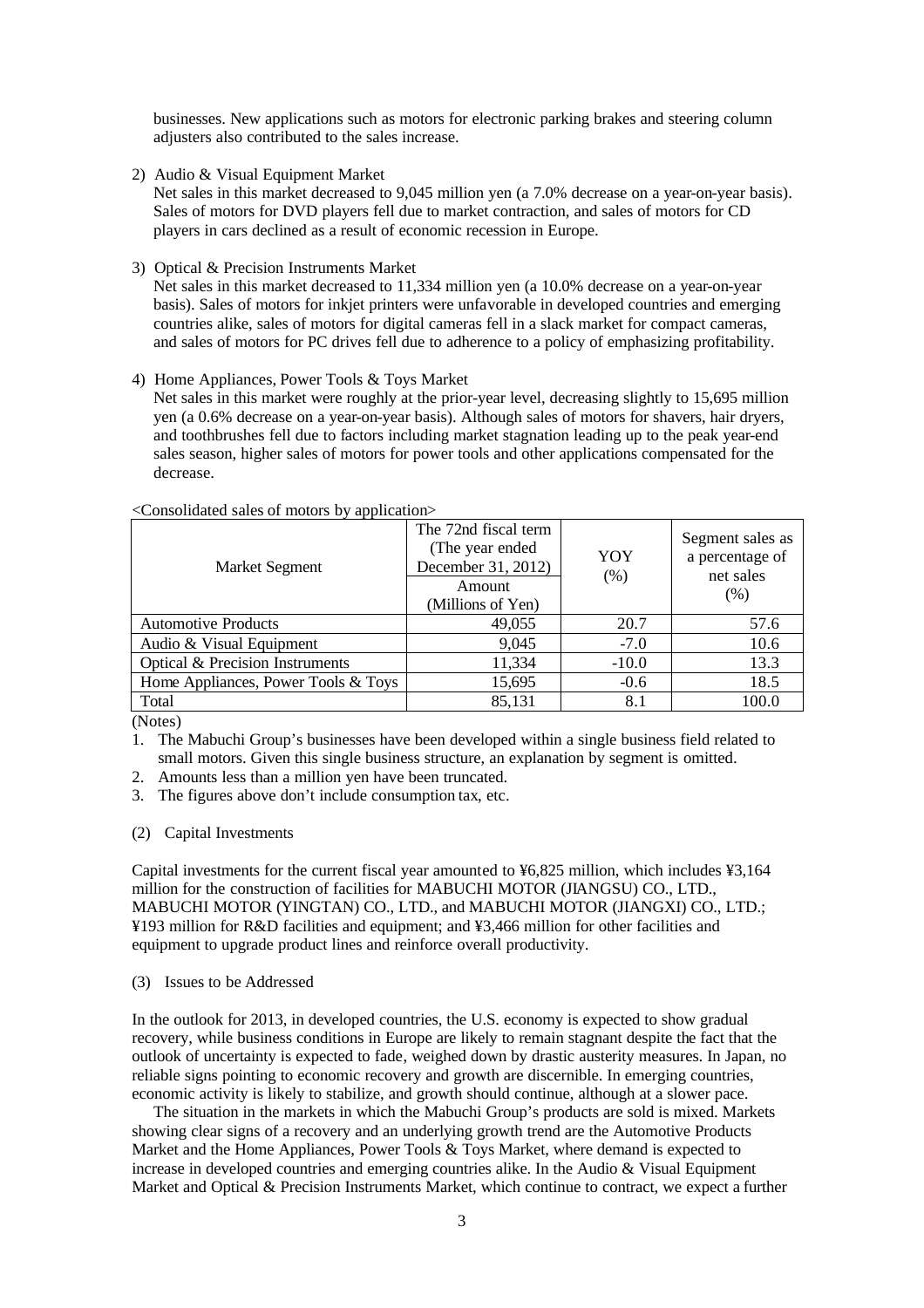decrease in demand in 2013.

Under these business conditions, the Mabuchi Group will tackle the following issues.

1) Continued Strengthening of the Automotive Products Business and New Activities in the Consumer and Industrial Products Businesses

There is substantial room for growth from medium-size automotive motors, a market sector that Mabuchi only recently entered, due to factors such as the mainstreaming of low-cost cars, an increase in the option installation rate, and progress made with interchangeable parts development. Mabuchi will continue to position this sector as an important growth driver, focusing the collective strength of the Mabuchi Group to implement a growth strategy.

With regard to motors for power window lifters, we will accelerate growth in sales of medium-torque products and expand our customer base in the European and North American markets for new high-torque products as well. In addition, we will maintain our top market share in China by increasing the number of car models equipped with our products.

Since uncertainties still remain with respect to the supply of neodymium over the medium to long term, we have begun development of new motors for power seats that use neodymium-free magnets and aim to start mass production and shipment at an early date.

Furthermore, we plan to develop the business for motors for electric parking brakes and motors for engine intake and exhaust by leveraging the track record built since the introduction of these products to obtain major projects.

We will then undertake new activities to discover latent needs in the consumer and industrial products businesses sector, where growth has stalled the past few years. As our first initiative, we will begin mass production and shipment of motors for office multifunction printers and motors for office laser printers. In addition, we will boost activities in the home automation, healthcare, and unit motor sectors.

The Mabuchi Group will continue to strengthen the automotive products business, from which growth is expected.

#### 2) Sales Expansion in China

In fiscal 2012, Mabuchi established the China Business Unit to accurately ascertain and promptly respond to market needs in China, taking the first step toward a locally self-contained business by linking the cross-organizational functions of the R&D center, production bases, and sales bases in China and partially transferring authority to the local operation. In fiscal 2013, we will ascertain in an integrated way the overall state of our business in China and begin rebuilding of a management system for centralized management.

#### 3) Reorganization of Production Bases

Approximately twenty years have passed since the start of operation at the factories in Guangdong, Dalian, and Jiangsu, the Mabuchi Group's main production bases in China, and many local employees with skills and expertise have been developed. We will leverage the technological and management capabilities at these coastal production bases in China as strengths to increase the ratio of high value-added operations: the production of technologically difficult products, process innovation through the independent design and production of labor-saving equipment, and local selling of own products. To develop a structure that can generate profits even at low prices, we will transfer in stages to Yingtan Mabuchi and Jianxi Mabuchi in Jianxi Province the production of low-end products for which price competition is intense. Furthermore, since the two production bases in Vietnam have more favorable cost conditions than the production bases in China, we aim to boost profitability by increasing factory capacity utilization and mitigating the fixed cost burden.

#### 4) Manufacturing Process Innovation

The Mabuchi Group considers a manufacturing base that cannot be easily imitated by competitors important for prevailing in global competition and will undertake development of such a manufacturing base. To cope with a dramatic increase in labor costs in countries where Mabuchi maintains productions bases, heretofore we have pursued activities to achieve our medium-term target of laborsaving of 30% from the fiscal 2010 level, the equivalent of 10,000 direct employees, by the end of fiscal 2013. We will continue to realize labor-saving measures of 10% or higher in fiscal 2014 and beyond by engaging in activities focused on the reduction of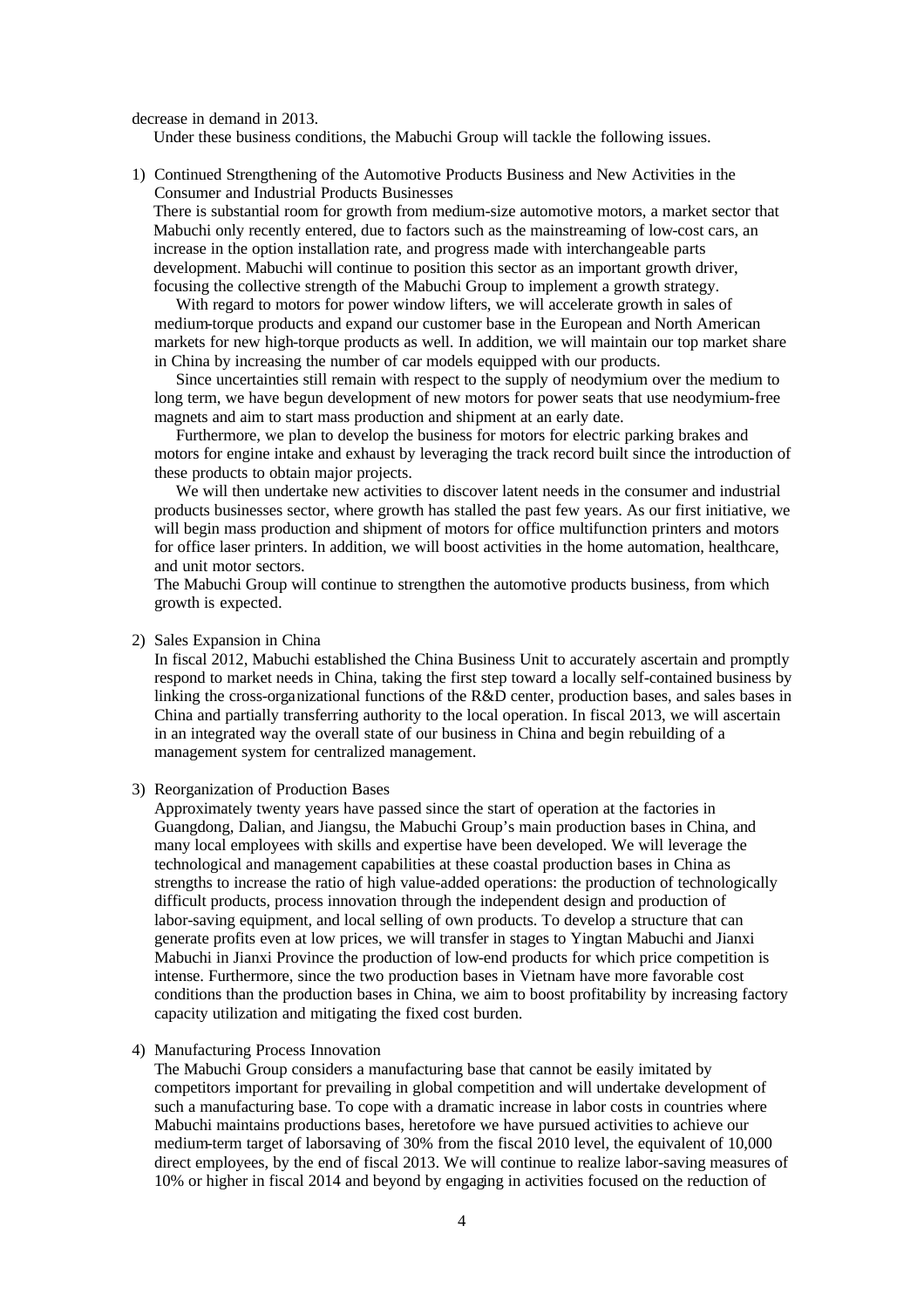non-value-added processes, such as the reduction of inspection and correction of man-hours, through the reinforcement of ensuring quality in upstream activities.

At the same time, an increase in the relative importance of automotive applications has resulted in more stringent quality requirements, and the importance of Mabuchi's manufacturing processes and of communicating of the value of those processes to the customers is increasing. In fiscal 2013, Jiangsu Mabuchi, a dedicated medium-size automotive motor factory, will begin full-scale implementation of the smart factory concept for linking factory facilities and core systems. Smart factory is a leading-edge system for the early detection of abnormalities in production processes and minimization of the ramifications of problems by monitoring in real time in an integrated manner abnormality detection information and facility operation status. Mabuchi will develop factories that can stably deliver high quality and high efficiency performance while realizing low-cost production through manufacturing innovation built on three pillars: labor-saving measures, built-in quality of upstream activities, and leading-edge IT.

|                                   |                  |                  |           | (Millions of Yen)                   |
|-----------------------------------|------------------|------------------|-----------|-------------------------------------|
|                                   | 69th fiscal term | 70th fiscal term |           | 71st fiscal term [72nd fiscal term] |
|                                   | (FY 2009)        | (FY 2010)        | (FY 2011) | (FY 2012)                           |
| Net sales                         | 70,369           | 82,752           | 78,886    | 85,254                              |
| Ordinary income                   | 5,424            | 7,587            | 4,926     | 10,510                              |
| Net income (loss)                 | 5,450            | 5,260            | (466)     | 6,385                               |
| Net income (loss) per share (Yen) | 155.54           | 150.14           | (13.31)   | 182.25                              |
| $ROE$ (%)                         | 3.0              | 3.0              | $-0.3$    | 3.6                                 |
| <b>Total assets</b>               | 192,362          | 185,408          | 181,351   | 196,702                             |
| Net assets                        | 180,311          | 174,570          | 168,538   | 181,372                             |
| Shareholders' equity ratio (%)    | 93.7             | 94.2             | 92.9      | 92.2                                |
| Net assets per share (Yen)        | 5,146.04         | 4,982.43         | 4,810.36  | 5,176.75                            |
| Cash dividends per share (Yen)    | 100              | 100              | 100       | 100                                 |
| Dividend payout ratio $(\%)$      | 64.3             | 66.6             |           | 54.9                                |
| Dividend on equity ratio $(\%)$   | 2.0              | 2.0              | 2.0       | 2.0                                 |

#### (4) Financial Highlights

(Notes)

- 1. Net income (loss) per share is calculated using the average number of outstanding shares during the period. Net assets per share are calculated based on the total number of shares outstanding at the end of the period.
- 2. Amounts less than one million yen for net sales, ordinary income, net income (loss), total assets and net assets are omitted. Amounts of net income (loss) per share and net assets per share are rounded to two decimal places.
- 3. Percentages for ROE, shareholders' equity ratio, dividend payout ratio and dividend on equity ratio are rounded to one decimal place.
- 4. Cash dividends per share, dividend payout ratio and dividend on equity ratio for the 72nd fiscal term are projected figures calculated on the assumption that the resolution will be passed on the proposal for appropriation of retained earnings at the 72nd Ordinary General Meeting of Shareholders<sup>1</sup>
- (5) Major Businesses Conducted by the Mabuchi Group (As of December 31, 2012)

The Mabuchi Group, consisting of MABUCHI MOTOR CO., LTD. (the "Company"), and its 20 subsidiaries (of which 19 are consolidated subsidiaries), engage in the manufacture and sales of small motors used for automotive products, audio  $\&$  visual equipment, optical  $\&$  precision instruments and home appliances, power tools & toys, etc.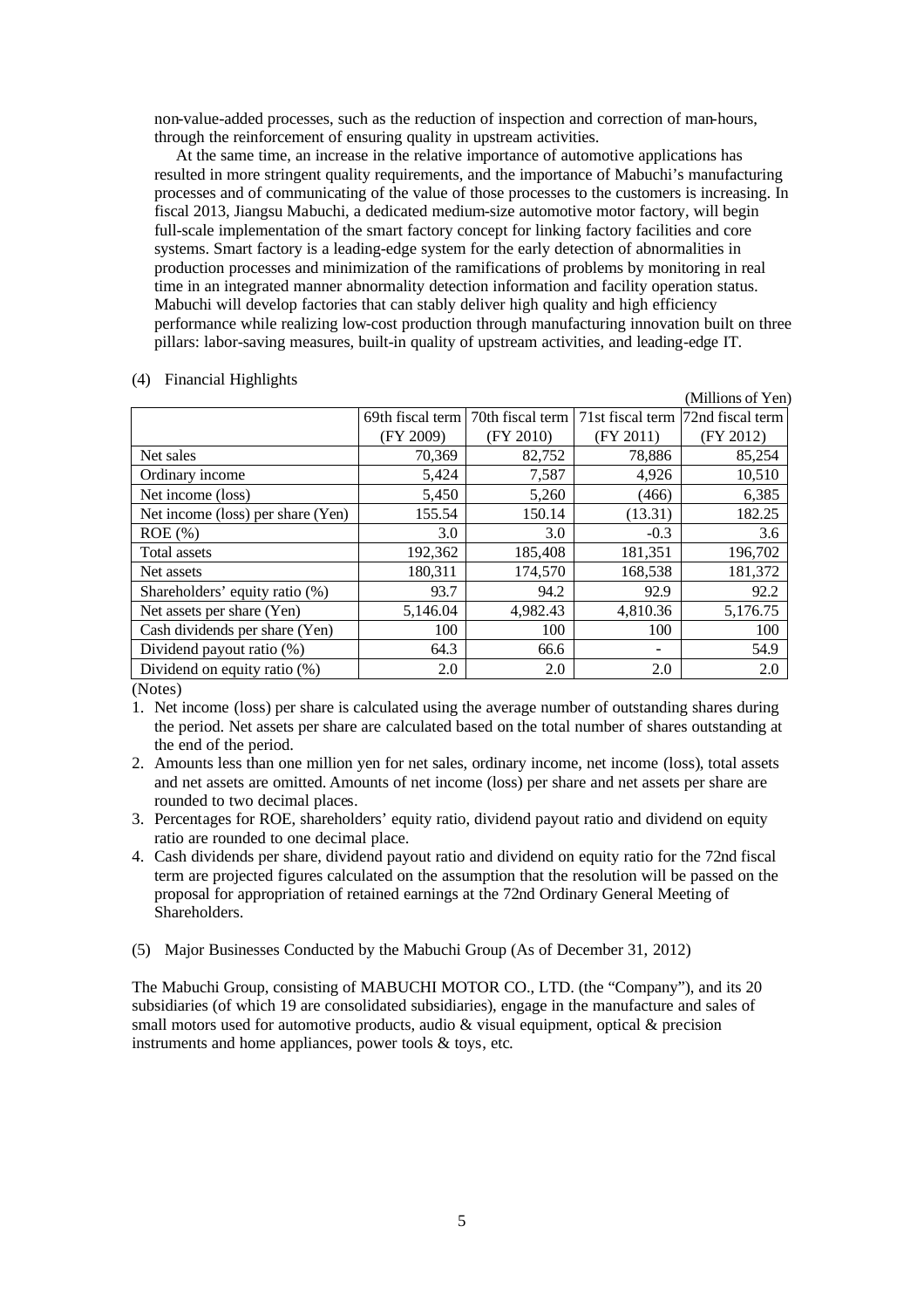# **2. Matters Relating to Stocks**

|     | (1) Total Number of Shares Authorized: | (As of December 31, 2012)<br>100,000,000                       |
|-----|----------------------------------------|----------------------------------------------------------------|
| (2) | Number of Shares Issued:               | 39.875.881<br>(Number of treasury stock 4,840,007 is included) |
| (3) | Number of Shareholders:                | 12.867<br>(Decreased by 360 from the end of the previous term) |

# (4) Major Shareholders (Top 10)

|                                                                                                 | Number of shares held | Percentage of       |
|-------------------------------------------------------------------------------------------------|-----------------------|---------------------|
| <b>Shareholders</b>                                                                             | (shares)              | shares held $(\% )$ |
| Takaichi Mabuchi                                                                                | 2,500,400             | 7.1                 |
| Northern Trust Co. (AVFC) Sub-account American Clients                                          | 2,428,700             | 6.9                 |
| Mabuchi International Scholarship Foundation, Public<br><b>Interest Incorporated Foundation</b> | 1,500,000             | 4.3                 |
| Japan Trustee Services Bank, Ltd. (Trust Account)                                               | 1,151,300             | 3.3                 |
| Takashi Mabuchi                                                                                 | 1,130,300             | 3.2                 |
| Tamotsu Mabuchi                                                                                 | 1,130,207             | 3.2                 |
| The Master Trust Bank of Japan, Ltd. (Trust Account)                                            | 1,060,500             | 3.0                 |
| Premiere Corporation                                                                            | 1,034,300             | 3.0                 |
| Taka Corporation Co., Ltd.                                                                      | 1,028,000             | 2.9                 |
| TEXAS Inc.                                                                                      | 1,028,000             | 2.9                 |
| $\sqrt{2}$                                                                                      |                       |                     |

(Notes)

1. In addition to the above, Mabuchi Motor Co., Ltd. retains 4,840,007 shares of treasury stock.

2. The number of shares of treasury stock is excluded from "Percentage of shares held." The percentages are rounded to one decimal place.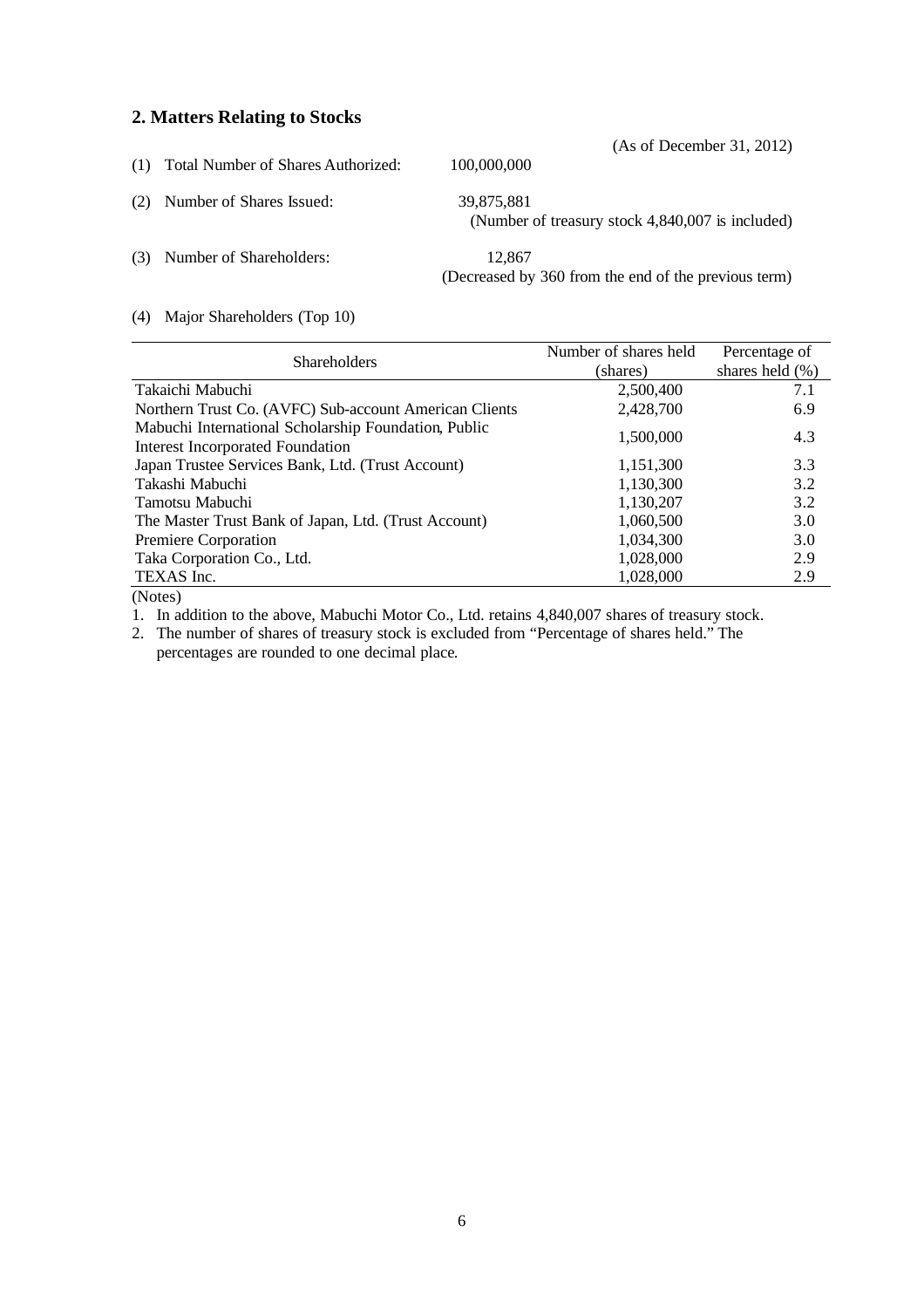# **3. Directors and Audit & Supervisory Board Members of the Company**

(1) Directors and Audit & Supervisory Board Members

(As of December 31, 2012)

| Position                                         | Name               | Duty and<br><b>Significant Positions Concurrently Held</b>                                                                                       |  |  |
|--------------------------------------------------|--------------------|--------------------------------------------------------------------------------------------------------------------------------------------------|--|--|
| <b>Representative Director</b><br>and Chairman   | Takaichi Mabuchi   |                                                                                                                                                  |  |  |
| <b>Representative Director</b><br>and President  | Shinji Kamei       | President and CEO                                                                                                                                |  |  |
| <b>Executive Managing</b><br>Director            | Nobuyo Habuchi     | Senior Managing Executive Officer,<br>Chief Factory Management Officer and<br>Chairman of the Board and President,<br>MABUCHI INDUSTRY CO., LTD. |  |  |
| <b>Managing Director</b>                         | Takashi Kamei      | Managing Executive Officer and General<br>Manager of Operations Control<br>Headquarters                                                          |  |  |
| Director                                         | Akira Okuma        | Executive Officer and General Manager of<br>Research and Development Headquarters                                                                |  |  |
| Director                                         | Kaoru Kato         | Executive Officer and General Manager of<br>Sales & Marketing Headquarters                                                                       |  |  |
| Director                                         | Hiroo Okoshi       | Executive Officer and General Manager of<br>Administration Headquarters, in charge of<br><b>Internal Controls</b>                                |  |  |
| Full-time Audit &<br>Supervisory Board<br>Member | Masahiro Gennaka   |                                                                                                                                                  |  |  |
| Audit & Supervisory<br><b>Board Member</b>       | Keiichi Horii      | Attorney, Joint Representative<br>South Toranomon Law Office                                                                                     |  |  |
| Audit & Supervisory<br><b>Board Member</b>       | Nobutaka Motohashi | CPA.<br>Representative, Motohashi Nobutaka<br><b>Accounting Office</b><br>Outside Auditor of NAGAWA Co., Ltd.                                    |  |  |
| Audit & Supervisory<br><b>Board Member</b>       | Toru Masuda        | Attorney<br>Representative, Masuda Toru Law Office<br>Director, Juutaku Loan Servicer Ltd.                                                       |  |  |

(Notes)

- 1. Audit & supervisory board members Keiichi Horii, Nobutaka Motohashi and Toru Masuda are outside audit & supervisory board members. The Company designated these three outside audit & supervisory board members as "independent officers" as stipulated by the Tokyo Stock Exchange and registered them thereat.
- 2. Audit & supervisory board member Masahiro Gennaka has experience in corporate management as a former Director and President of a subsidiary of the Company and significant knowledge of finance and accounting.
- 3. Audit & supervisory board member Keiichi Horii is an attorney. He is familiar with corporate legal affairs and has significant knowledge of finance and accounting.
- 4. Audit & supervisory board member Nobutaka Motohashi is a certified public accountant and has professional knowledge of finance and accounting.
- 5. Audit & supervisory board member Toru Masuda is an attorney. He is familiar with corporate legal affairs and has significant knowledge of finance and accounting.
- 6. Changes of Executive Officers
- 1) Audit & supervisory board members Ichiro Ando and Toyokuni Yazaki retired from the position due to expiry of tenure at the close of the 71st Ordinary General Meeting of Shareholders held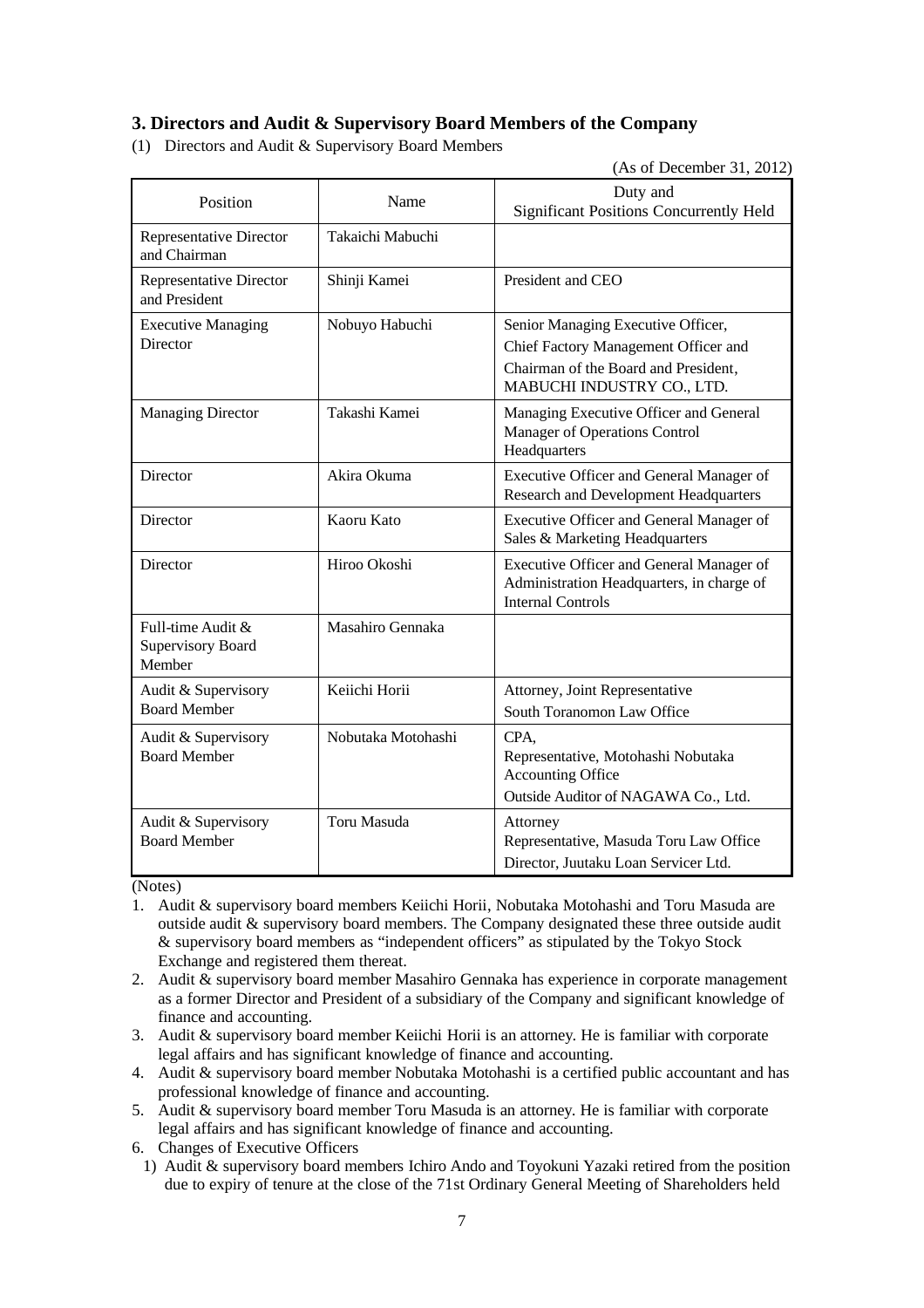on March 29, 2012.

- 2) Audit & supervisory board members Nobutaka Motohashi and Toru Masuda were newly elected as audit & supervisory board members at the 71st Ordinary General Meeting of Shareholders held on March 29, 2012, and assumed the positions as of the same date.
- **7.** The Company reinforces both business execution and supervision functions by entrusting directors with strategic decision making and supervision and giving Executive Officers the authority of and responsibility for ordinary business execution. The Company also adopts the Executive Officer system to reinforce corporate governance.

Executive Officers who are not concurrently directors are as follows.

| Name           | Areas of responsibility                                                             |  |  |
|----------------|-------------------------------------------------------------------------------------|--|--|
| Masato Itokawa | Executive Officer and General Manager of Quality Assurance Dept.                    |  |  |
| Chin Tai Yen   | Executive Officer, Chairman of the Board and President, MABUCHI<br>TAIWAN CO., LTD. |  |  |

(2) Remuneration Paid to Directors and Audit & Supervisory Board Members

#### 1) Remuneration Paid

| Category                                                                                             | Number of persons<br>remunerated | Total amount of remuneration paid<br>(Millions of Yen) |  |
|------------------------------------------------------------------------------------------------------|----------------------------------|--------------------------------------------------------|--|
| Directors                                                                                            |                                  | 204                                                    |  |
| Audit & Supervisory Board Members<br>[of which, Outside Audit &<br><b>Supervisory Board Members]</b> | n<br>15 I                        | 36<br>[24]                                             |  |

(Notes)

- 1. The numbers above include two audit & supervisory board members who retired at the 71st Ordinary General Meeting of Shareholders held on March 29, 2012.
- 2. The amount of remuneration for directors does not include their salaries for their service as the Company's employees, which is ¥46 million (paid to three directors/employees).
- 3. In addition, retirement benefits amounting to  $\angle 29$  million were paid to two outside audit  $\&$ supervisory board members who retired from office during the period under review. The corresponding amount of provision for directors' retirement benefits stated in a prior-period business report was deducted.
- 2) Policy for Decision Making on Remuneration, etc.

As a basic policy for determining remuneration for directors and audit & supervisory board members, the Company set the amount at an appropriate level to clarify the area of responsibility of each director or audit & supervisory board member in the group management, enhance the transparency of management, give them incentives for raising business performance and corporate value, and secure and maintain highly capable human resources.

At the 66th Ordinary General Meeting of Shareholders of the Company held on March 29, 2007, it was approved that the remuneration of directors (the ceiling amount of total remuneration) shall consist of monthly fixed payments within ¥15 million (excluding salaries for service as the Company's employees) and variable payments within 0.7% of consolidated net income for each business year (which does not include consolidated business results-based remuneration for directors) with a ceiling amount of ¥200 million. With regard to remuneration for audit & supervisory board members (the ceiling amount of total remuneration), a fixed monthly remuneration amount within ¥4 million was approved.

A fixed amount of remuneration for each director was determined, taking into account each director's position, other companies' standards and changes in the management environment, etc. The variable amounts are determined by each individual's business performance assessed using certain evaluation indices.

With regard to remuneration for audit  $\&$  supervisory board members, because they are independent of business execution, fixed monthly remuneration that is not affected by business results is paid to each audit & supervisory board member and the amount for each audit & supervisory board member is determined by negotiation among the audit  $\&$  supervisory board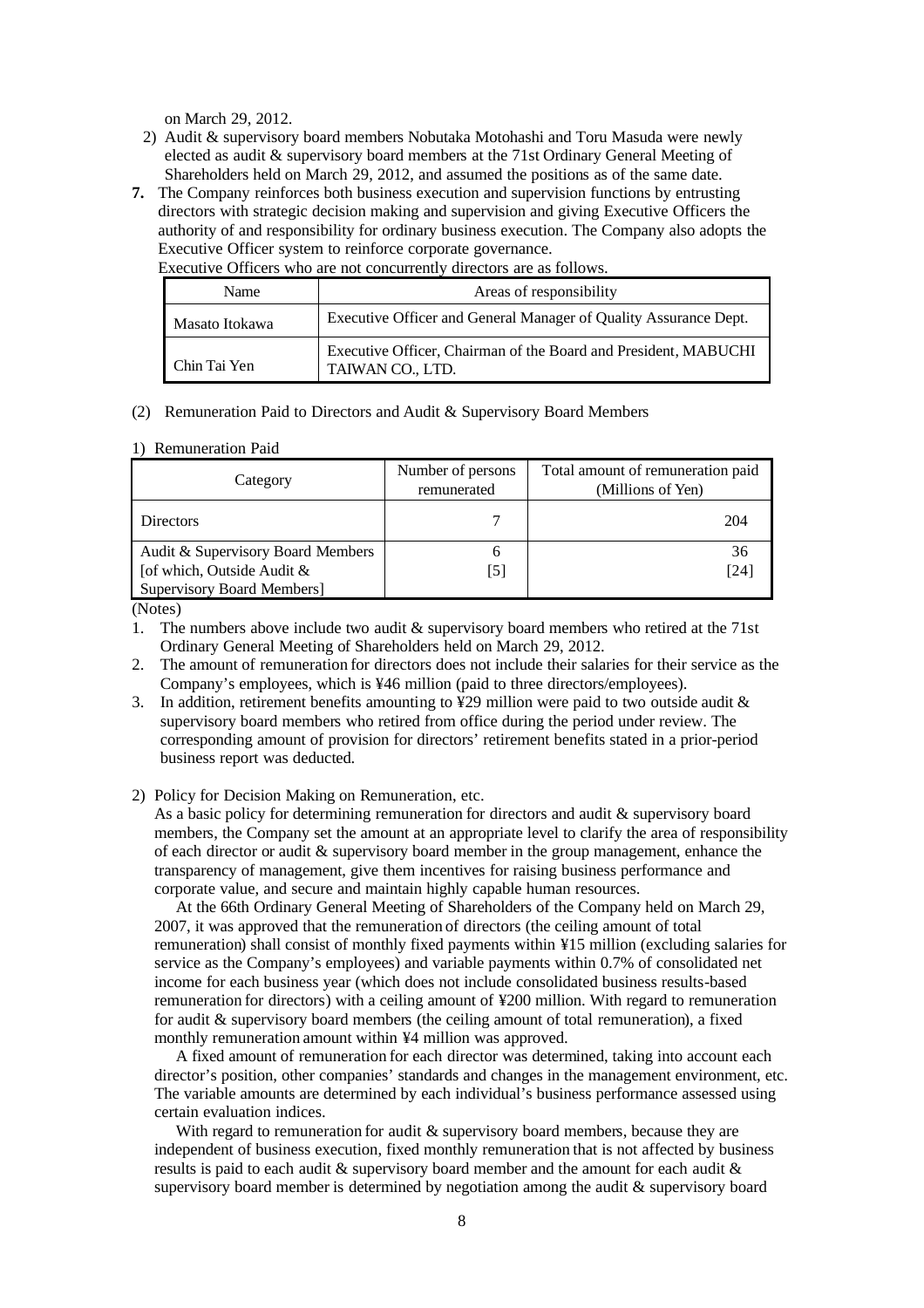# members.

The retirement allowance system for directors and audit & supervisory board members was abolished at the closing of the 67th Ordinary General Meeting of Shareholders of the Company held on March 28, 2008.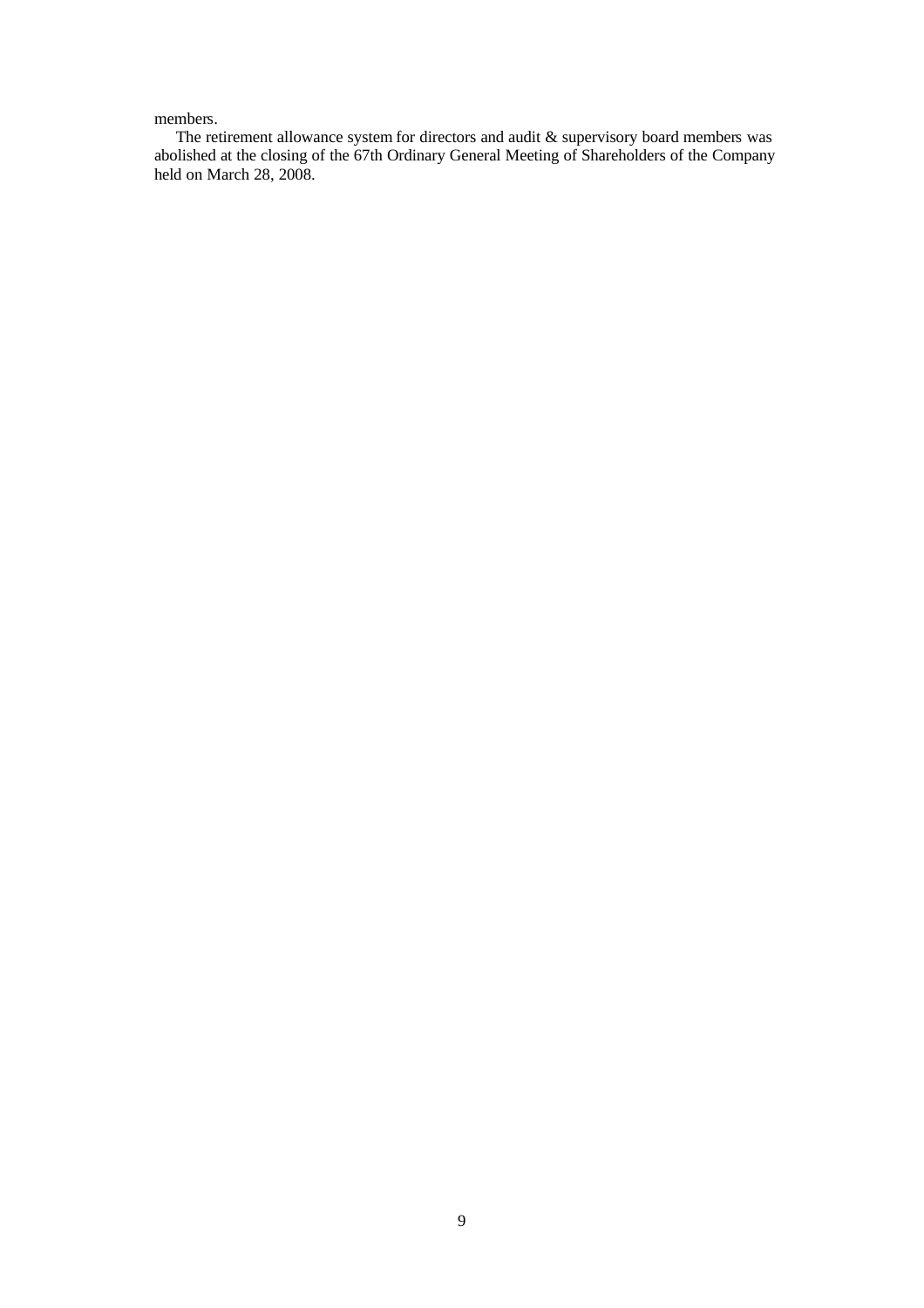- (3) Matters Concerning Outside Officers (Outside Audit & Supervisory Board Members)
- 1) Representative Positions at Different Corporations Concurrently Assumed by the Company's Officers and the Relation between those Corporations and MABUCHI MOTOR CO., LTD. Audit & supervisory board member Nobutaka Motohashi also serves as an outside auditor at NAGAWA Co., Ltd. Audit & supervisory board member Toru Masuda also serves as a director of Juutaku Loan Servicer Ltd. There has been no trading or other special relationship between these two corporations and the Company.

|                                                                                                  | <b>Activities</b>                                                              |  |  |
|--------------------------------------------------------------------------------------------------|--------------------------------------------------------------------------------|--|--|
| Audit &                                                                                          | Attended 16 of the 17 meetings (attendance percentage 94%) of the Board of     |  |  |
| Supervisory                                                                                      | Directors and all 9 meetings of the Audit & Supervisory Board held during the  |  |  |
| <b>Board Member</b>                                                                              | fiscal year under review. Based on his ample experience and professional       |  |  |
| Keiichi Horii                                                                                    | viewpoints on corporate legal affairs as a lawyer and from a position          |  |  |
|                                                                                                  | independent of the Company's management, he provided advice and made           |  |  |
|                                                                                                  | propositions to ensure the legality, adequacy and fairness of decision making  |  |  |
|                                                                                                  | and business execution.                                                        |  |  |
| Audit &                                                                                          | Attended 12 of the 13 meetings (attendance percentage 92%) of the Board of     |  |  |
| Supervisory                                                                                      | Directors and all 6 meetings of the Audit & Supervisory Board held since he    |  |  |
| <b>Board Member</b><br>had assumed the position of audit & supervisory board member on March 29, |                                                                                |  |  |
| 2012. Based on his ample experience and professional viewpoints in corporate<br>Nobutaka         |                                                                                |  |  |
| Motohashi                                                                                        | accounting audits as a Certified Public Accountant and from a position         |  |  |
| independent of the Company's management, he provided advice and made                             |                                                                                |  |  |
|                                                                                                  | propositions to ensure the legality, adequacy and fairness of decision making  |  |  |
|                                                                                                  | and business execution.                                                        |  |  |
| Audit &                                                                                          | Attended 12 of the 13 meetings (attendance percentage 92%) of the Board of     |  |  |
| Supervisory                                                                                      | Directors and all 6 meetings of the Audit & Supervisory Board held since he    |  |  |
| <b>Board Member</b>                                                                              | had assumed the position of audit $&$ supervisory board member on March 29,    |  |  |
| Toru Masuda                                                                                      | 2012. Based on his ample experience and professional viewpoints on             |  |  |
|                                                                                                  | corporate legal affairs as a lawyer and from a position independent of the     |  |  |
|                                                                                                  | Company's management, he provided advice and made propositions to ensure       |  |  |
|                                                                                                  | the legality, adequacy and fairness of decision making and business execution. |  |  |

#### 2) Major Activities during the Fiscal Year under Review

3) Outline of Limited Liability Agreements

As per Article 427, Paragraph 1, of the Companies Act and the Company's Articles of Incorporation, the Company entered into an agreement with each outside audit & supervisory board member to limit their liabilities for damages as provided in Article 423, Paragraph 1, of the Companies Act. The limit of liabilities under the agreement shall be the amount set forth in the relevant laws and regulations.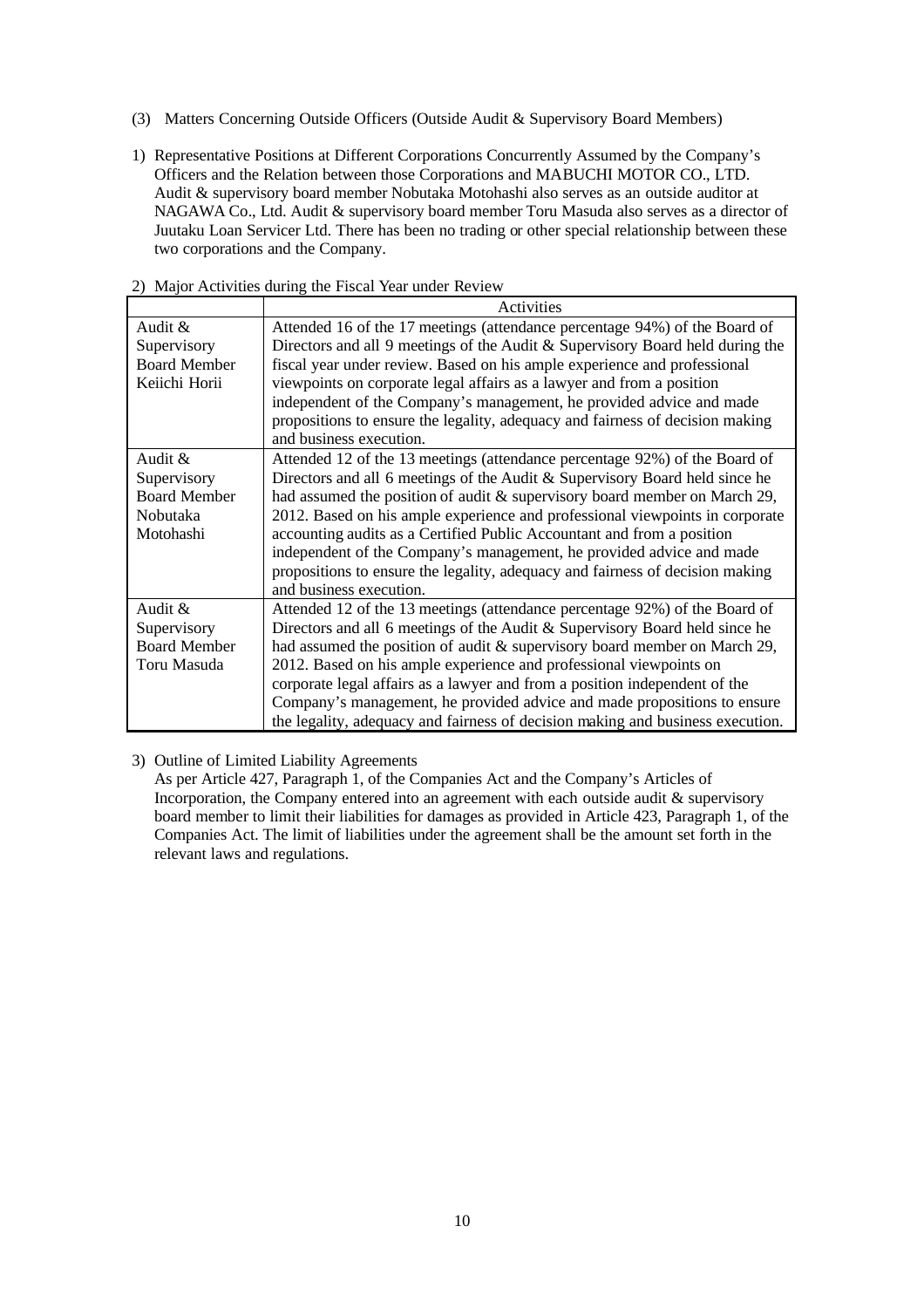# **Consolidated Balance Sheet**

(As of December 31, 2012)

| (Millions of Yen)                   |         |                                                        |           |  |
|-------------------------------------|---------|--------------------------------------------------------|-----------|--|
| Item                                | Amount  | Item                                                   | Amount    |  |
| (Assets)                            | 196,702 | (Liabilities)                                          | 15,330    |  |
| <b>Current assets</b>               | 130,390 | <b>Current liabilities</b>                             | 13,017    |  |
| Cash and bank deposits              | 79,071  | Trade notes and accounts payable                       | 4,028     |  |
| Trade notes and accounts receivable | 14,381  | Accrued income taxes                                   | 1,040     |  |
| Short-term investments              | 12,675  | Accrued bonuses due to employees                       | 209       |  |
| Merchandise and finished goods      | 14,030  | Accrued bonuses due to directors                       | 44        |  |
| Work in process                     | 1,055   | Provision for business structure improvement           | 1,126     |  |
| Raw materials and supplies          | 5,391   | Deferred tax liabilities - current                     | 15        |  |
| Deferred tax assets - current       | 751     | Other current liabilities                              | 6,551     |  |
| Other current assets                | 3,111   |                                                        |           |  |
| Allowance for doubtful receivables  | (79)    | <b>Long-term liabilities</b>                           | 2,312     |  |
| <b>Fixed assets</b>                 | 66,311  | Allowance for retirement benefits for<br>employees     | 440       |  |
| Property, plant and equipment       | 39,874  | Asset retirement obligations                           | 15        |  |
| Buildings and structures            | 16,055  | Deferred tax liabilities - non-current                 | 1,586     |  |
| Machinery, equipment and vehicles   | 11,343  | Other long-term liabilities - non-current              | 270       |  |
| Tools, furniture and fixture        | 2,134   |                                                        |           |  |
| Land                                | 6,023   | (Net assets)                                           | 181,372   |  |
| Construction in progress            | 4,316   | <b>Shareholders' equity</b>                            | 194,551   |  |
| <b>Intangible assets</b>            | 731     | <b>Common stock</b>                                    | 20,704    |  |
| <b>Investments and other assets</b> | 25,705  | Additional paid-in capital                             | 20,419    |  |
| Investment securities               | 24,349  | <b>Retained earnings</b>                               | 188,175   |  |
| Long-term loans receivable          | 30      | <b>Treasury stock</b>                                  | (34, 749) |  |
| Deferred tax assets - non-current   | 357     | Accumulated other comprehensive income                 | (13, 179) |  |
| Other investments and other assets  | 1,002   | Net unrealized holding gains (losses) on<br>securities | (158)     |  |
| Allowance for doubtful receivables  | (33)    | Foreign currency translation adjustments               | (13, 020) |  |
| <b>Total assets</b>                 | 196,702 | <b>Total liabilities and net assets</b>                | 196,702   |  |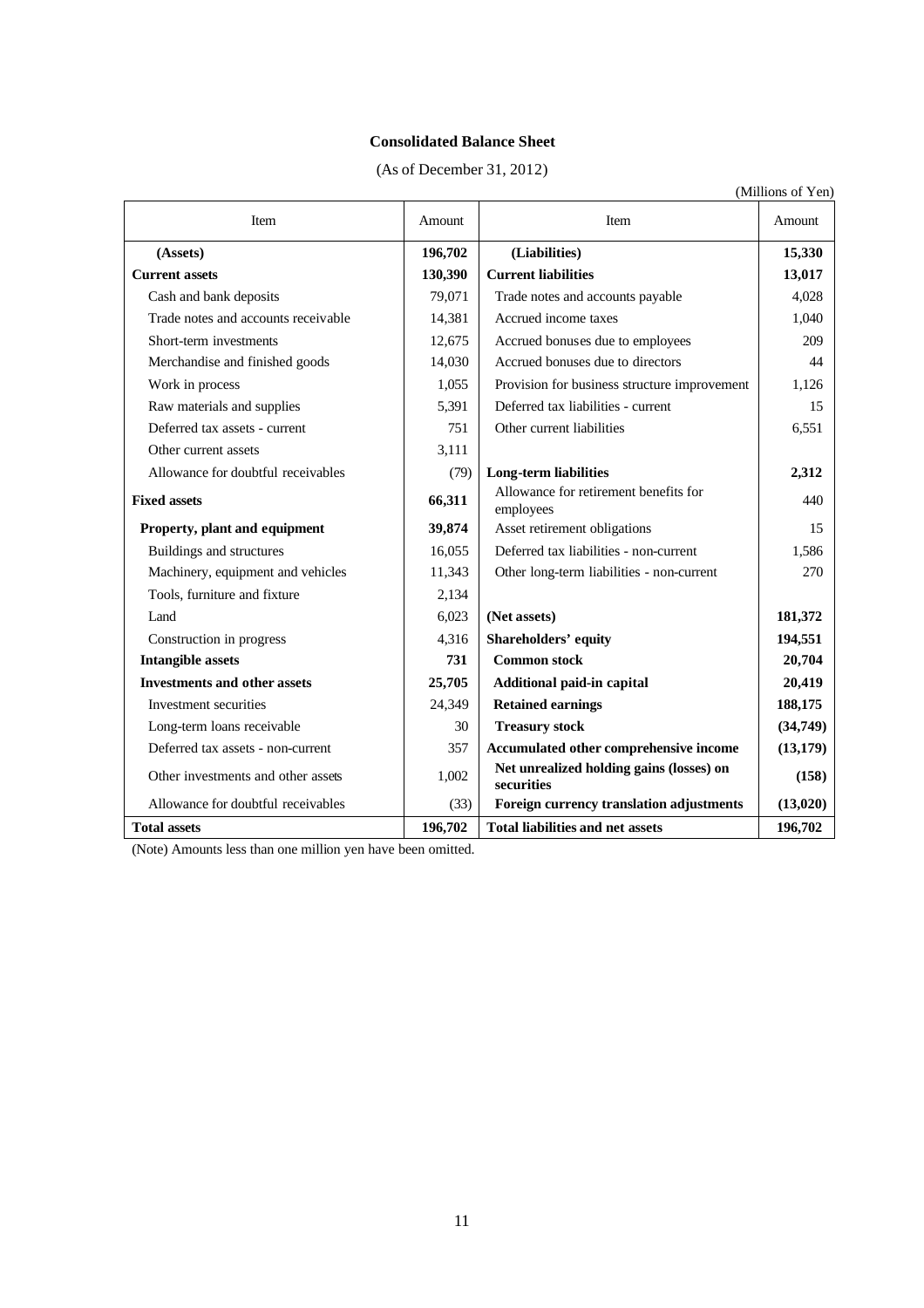# **Consolidated Statement of Income**

(For the year ended December 31, 2012)

|                                                    |        | (Millions of Yen) |
|----------------------------------------------------|--------|-------------------|
| Item                                               | Amount |                   |
| <b>Net sales</b>                                   |        | 85,254            |
| <b>Cost of sales</b>                               |        | 64,214            |
| Gross profit                                       |        | 21,039            |
| Selling, general and administrative expenses       |        | 15,987            |
| <b>Operating income</b>                            |        | 5,052             |
| Non-operating income                               |        |                   |
| Interest income                                    | 518    |                   |
| Dividend income                                    | 98     |                   |
| Foreign exchange gains                             | 3,647  |                   |
| Gain on sales of raw material scrap                | 1,045  |                   |
| Other                                              | 436    | 5,747             |
| Non-operating expenses                             |        |                   |
| Stock-related expenses                             | 49     |                   |
| Soil improvement-related expenses                  | 8      |                   |
| Non-deductible consumption tax                     | 65     |                   |
| Other                                              | 166    | 289               |
| <b>Ordinary income</b>                             |        | 10,510            |
| <b>Extraordinary income</b>                        |        |                   |
| Gain on disposal of fixed assets                   | 12     | 12                |
| <b>Extraordinary loss</b>                          |        |                   |
| Loss on disposal of fixed assets                   | 88     |                   |
| Retirement allowance                               | 142    |                   |
| Loss on sales of investment securities             | 806    |                   |
| Loss on valuation of investment securities         | 11     |                   |
| Expenses related to business structure improvement | 1,046  | 2,095             |
| Income before income taxes                         |        | 8,426             |
| Current                                            | 2,422  |                   |
| Deferred                                           | (381)  | 2,041             |
| Income (Loss) before minority interests            |        | 6,385             |
| Net income (loss)                                  |        | 6,385             |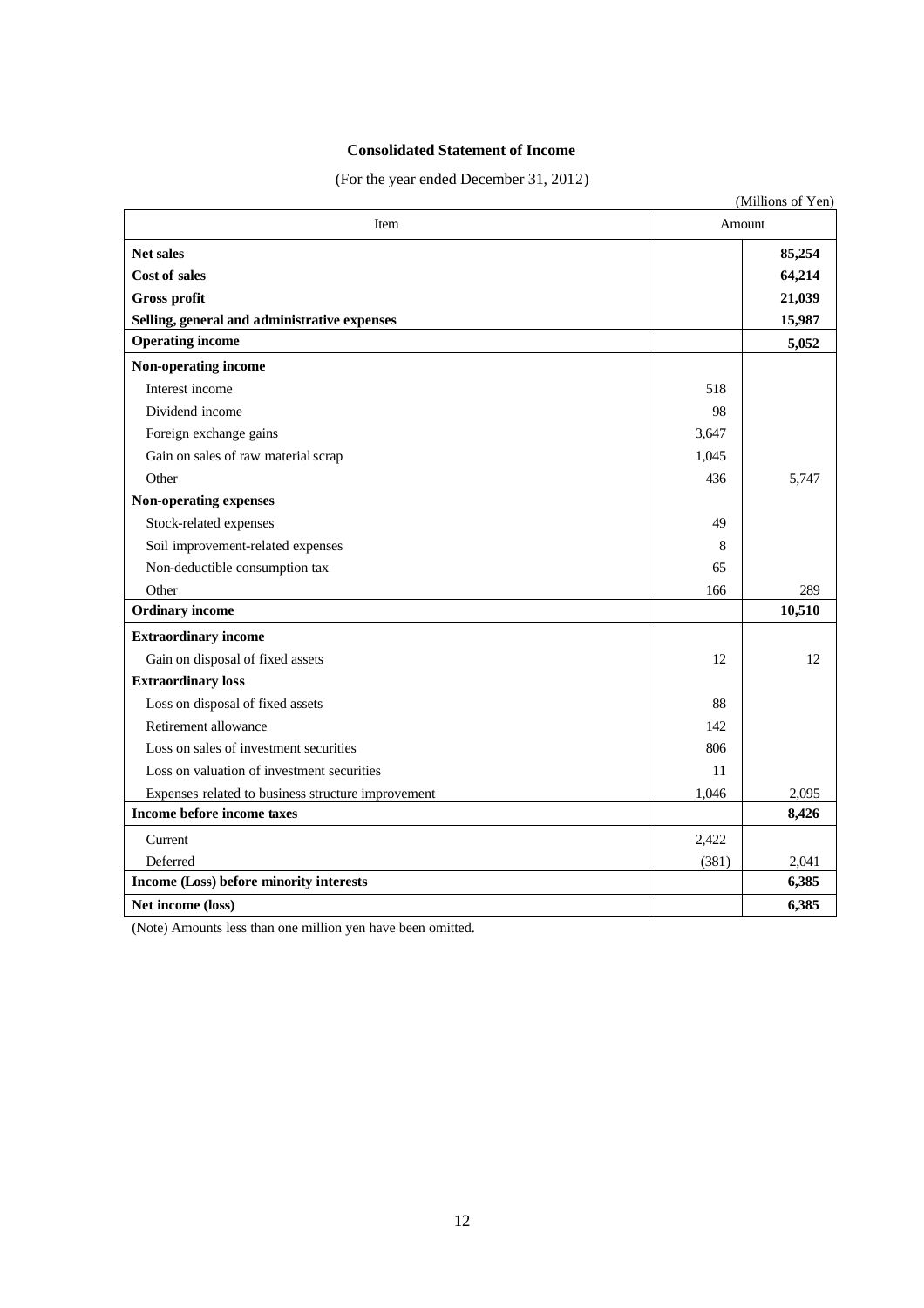# **Consolidated Statement of Changes in Net Assets**

## (For the year ended December 31, 2012)

|                                                         |                      |                               |                      |                | (Millions of Yen)                |
|---------------------------------------------------------|----------------------|-------------------------------|----------------------|----------------|----------------------------------|
|                                                         | Shareholders' equity |                               |                      |                |                                  |
|                                                         | Common<br>stock      | Additional<br>paid-in capital | Retained<br>earnings | Treasury stock | Total<br>shareholders'<br>equity |
| Beginning balance                                       | 20,704               | 20,419                        | 185,294              | (34, 747)      | 191,671                          |
| Changes of items during the period:                     |                      |                               |                      |                |                                  |
| Cash dividend (Note: 1)                                 |                      |                               | (1,751)              |                | (1,751)                          |
| Cash dividend<br>(Interim dividends)                    |                      |                               | (1,751)              |                | (1,751)                          |
| Net income (loss)                                       |                      |                               | 6,385                |                | 6,385                            |
| Purchase of treasury stock                              |                      |                               | $\mathcal{P}$        | (2)            | (2)                              |
| Net changes of items other than<br>shareholders' equity |                      |                               | $\gamma$             |                |                                  |
| Total changes of items during the<br>period             |                      |                               | 2,881                | (2)            | 2,879                            |
| Ending balance                                          | 20,704               | 20,419                        | 188,175              | (34,749)       | 194,551                          |

(Millions of Yen)

|                                                         | Other accumulated comprehensive income                       |                                                |                                                       |                  |
|---------------------------------------------------------|--------------------------------------------------------------|------------------------------------------------|-------------------------------------------------------|------------------|
|                                                         | Net unrealized<br>holding gains<br>(losses) on<br>securities | Foreign currency<br>translation<br>adjustments | Total other<br>accumulated<br>comprehensive<br>income | Total net assets |
| Beginning balance                                       | (1, 457)                                                     | (21,676)                                       | (23, 133)                                             | 168,538          |
| Changes of items during the period:                     |                                                              |                                                |                                                       |                  |
| Cash dividend (Note: 1)                                 |                                                              |                                                |                                                       | (1,751)          |
| Cash dividend<br>(Interim dividends)                    |                                                              |                                                |                                                       | (1,751)          |
| Net income (loss)                                       |                                                              |                                                |                                                       | 6,385            |
| Purchase of treasury stock                              |                                                              |                                                |                                                       | (2)              |
| Net changes of items other than<br>shareholders' equity | 1,298                                                        | 8,656                                          | 9.954                                                 | 9,954            |
| Total changes of items during the                       |                                                              |                                                |                                                       |                  |
| period                                                  | 1,298                                                        | 8,656                                          | 9,954                                                 | 12,833           |
| Ending balance                                          | (158)                                                        | (13,020)                                       | (13, 179)                                             | 181,372          |

(Notes)

1. The dividends were paid as appropriations of retained earnings based on a resolution at the ordinary general meeting of shareholders held in March 2012.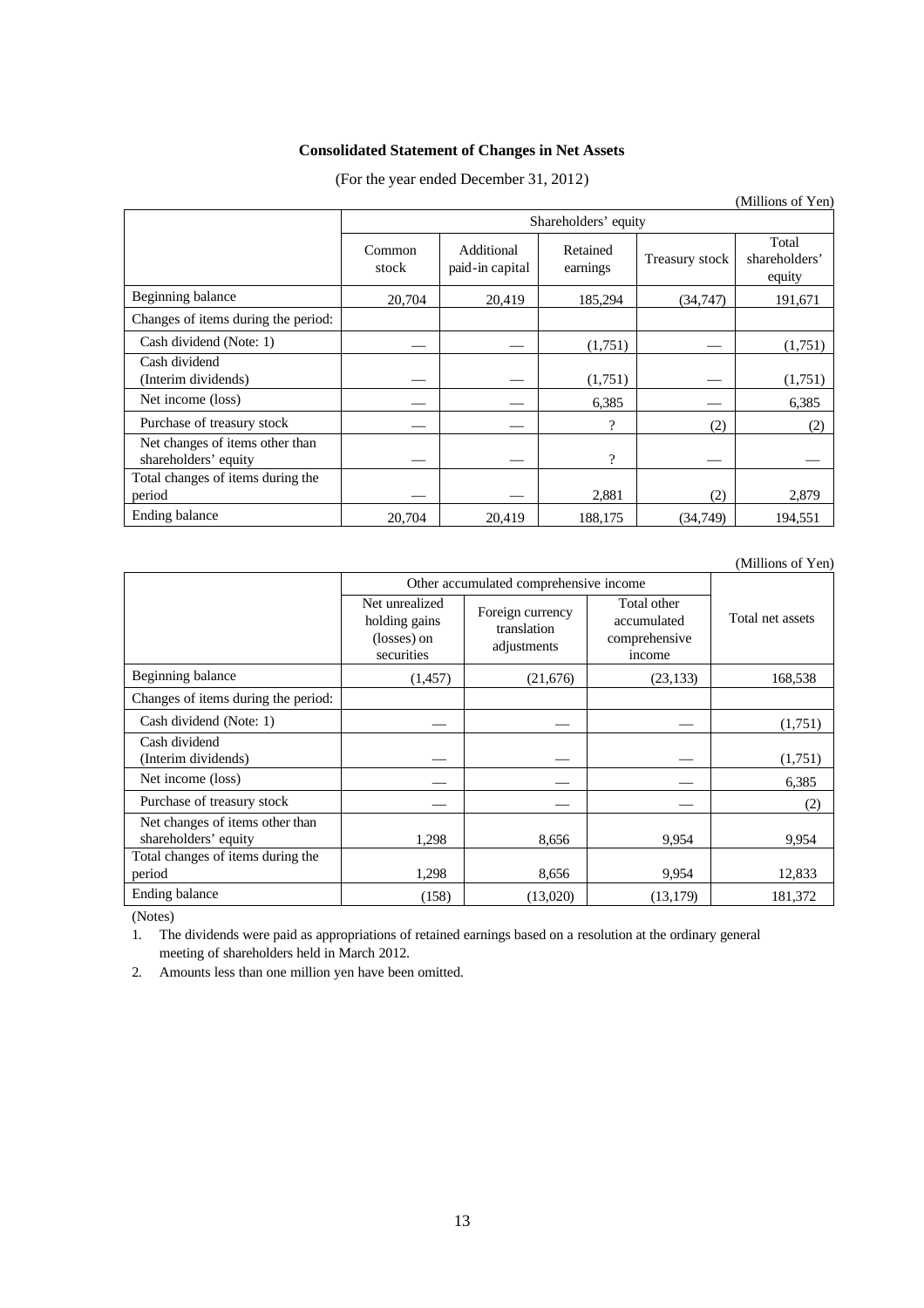### <Reference>

# **Consolidated Statements of Comprehensive Income**

(For the year ended December 31, 2012)

|                                                           | (Millions of yen) |
|-----------------------------------------------------------|-------------------|
| Item                                                      | Amount            |
| Income (Loss) before minority interests                   | 6,385             |
| Other comprehensive income                                |                   |
| Valuation difference on available-for-sale securities     | 1,298             |
| Foreign currency translation adjustments                  | 8,656             |
| Total other comprehensive income                          | 9,954             |
| <b>Comprehensive income</b>                               | 16,339            |
| Comprehensive income attributable to                      |                   |
| Comprehensive income attributable to owners of the parent | 16,339            |
| Comprehensive income attributable to minority interests   |                   |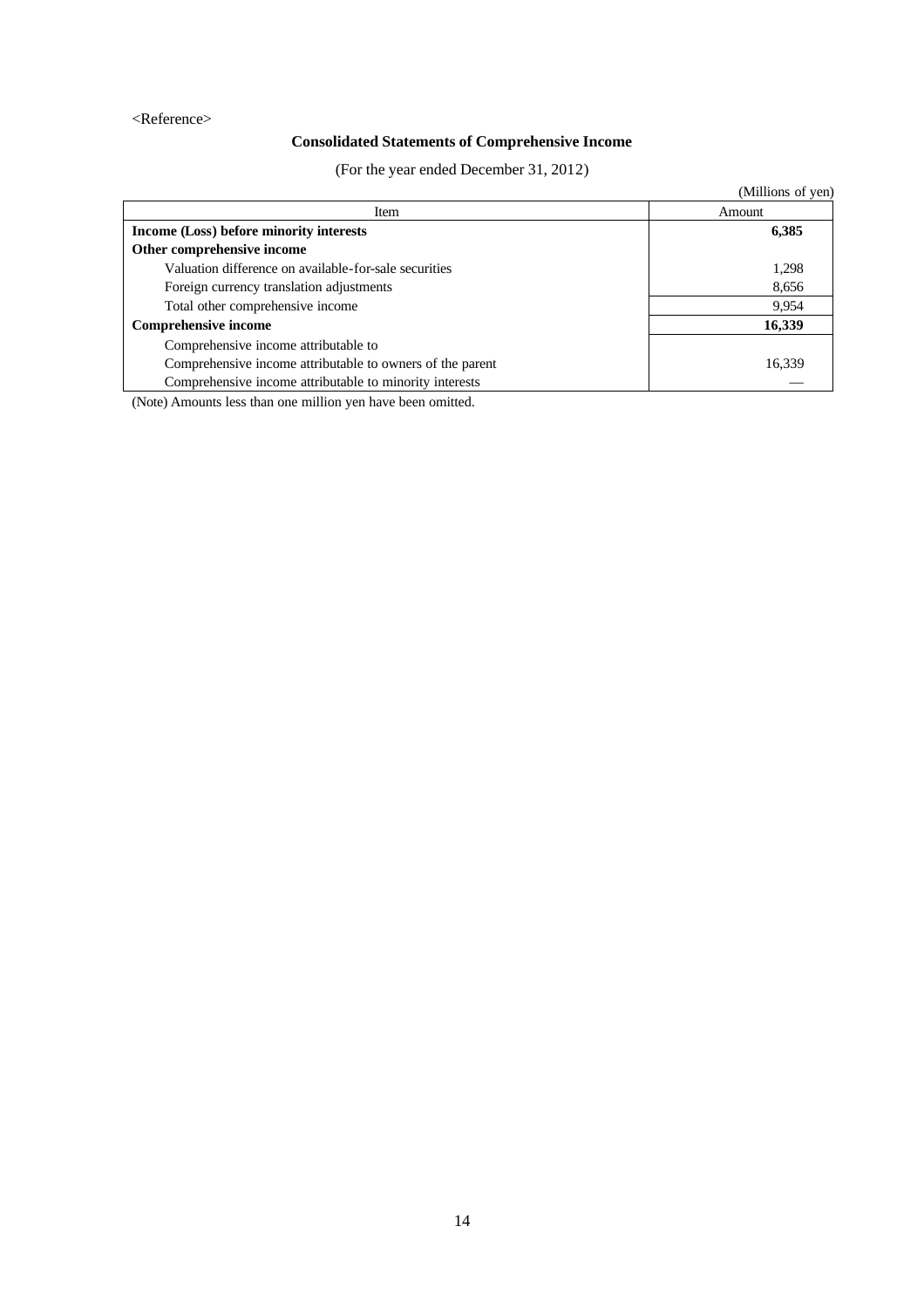### <Reference>

# **Consolidated Statement of Cash Flows**

(For the year ended December 31, 2012)

|                                                                          | (Millions of Yen) |
|--------------------------------------------------------------------------|-------------------|
| Item                                                                     | Amount            |
| Cash flows from operating activities:                                    |                   |
| Income before income taxes                                               | 8,426             |
| Depreciation and amortization                                            | 3,579             |
| Increase (Decrease) in allowance for retirement benefits, net payments   | 5                 |
| Interest and dividends income                                            | (617)             |
| Foreign exchange losses (gains)                                          | (1,164)           |
| Loss (Gain) on sales of short-term investments and investment securities | 806               |
| Loss (Gain) on disposal of fixed assets                                  | 71                |
| Loss (Gain) on valuation of investment securities                        | 11                |
| Increase (Decrease) in provision for business structure improvement      | 1,034             |
| Decrease (Increase) in trade notes and accounts receivable               | (968)             |
| Decrease (Increase) in inventories                                       | 508               |
| Increase (Decrease) in trade notes and accounts payable                  | (516)             |
| Other, net                                                               | (741)             |
| Sub total                                                                | 10,435            |
| Interest and dividends received                                          | 645               |
| Interest paid                                                            | (0)               |
| Income taxes paid                                                        | (1,988)           |
| Net cash provided by operating activities                                | 9,091             |
| Cash flows from investing activities:                                    |                   |
| Increase of time deposits                                                | (7,511)           |
| Proceeds from withdrawal of time deposits                                | 8,541             |
| Purchase of short-term investments                                       | (5,599)           |
| Proceeds from sales of short-term investments                            | 16,999            |
| Purchase of property, plant and equipment                                | (6,763)           |
| Proceeds from sales of property, plant and equipment                     | 24                |
| Proceeds from sales of investment securities                             | 2,702             |
| Other, net                                                               | (161)             |
| Net cash provided by investing activities                                | 8,230             |
| Cash flows from financing activities:                                    |                   |
| Cash dividends paid                                                      | (3,507)           |
| Purchase of treasury stock                                               | (2)               |
| Net cash used in financing activities                                    | (3,509)           |
| Effect of exchange rate changes on cash and cash equivalents             | 4,824             |
| Net increase (decrease) in cash and cash equivalents                     | 18,637            |
| Cash and cash equivalents at beginning of period                         | 61,266            |
| Cash and cash equivalents at end of period                               | 79,904            |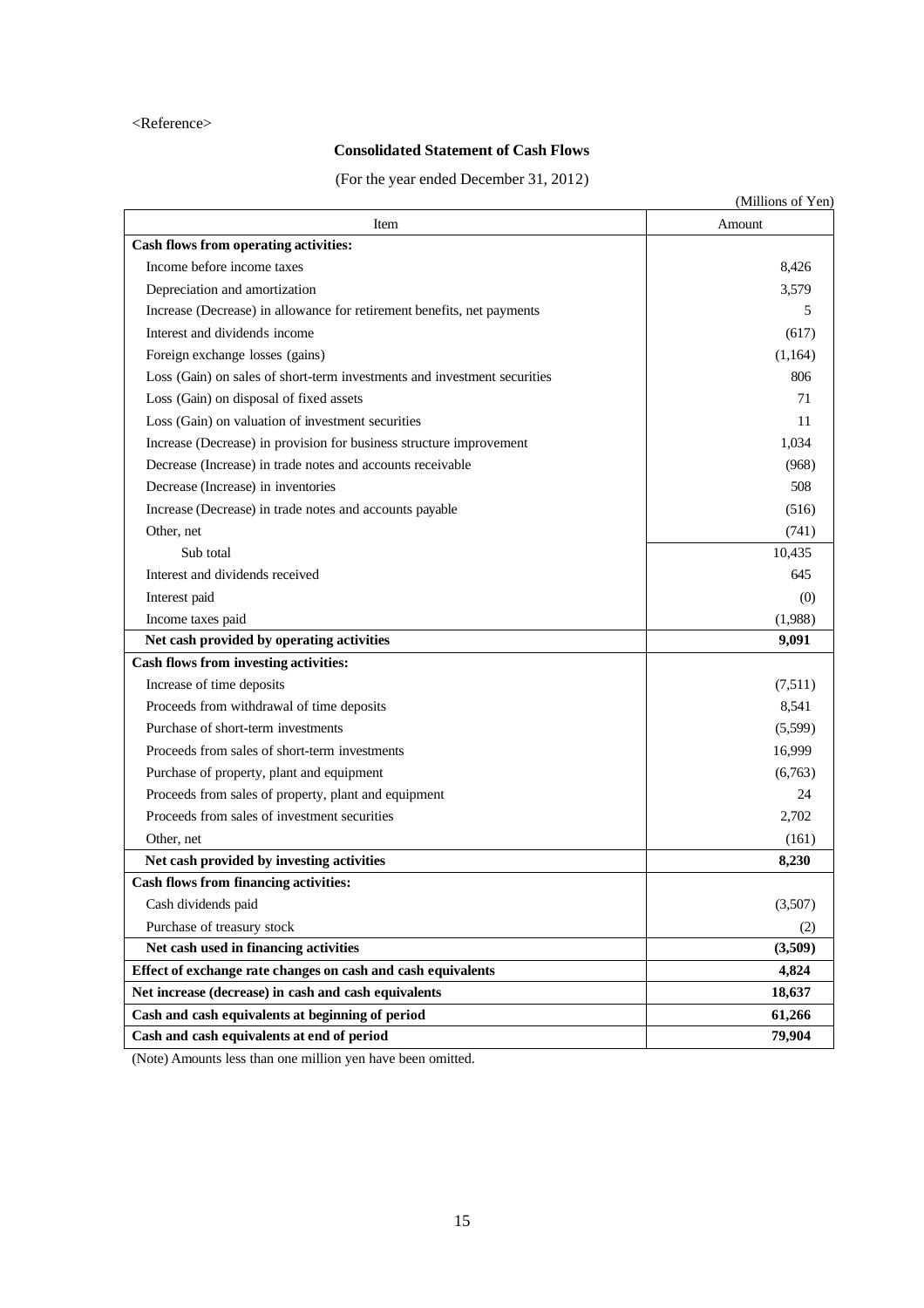# **Non-Consolidated Balance Sheet**

| (As of December 31, 2012) |  |  |  |
|---------------------------|--|--|--|
|---------------------------|--|--|--|

|                                                          |         |                                                        | (Millions of Yen) |
|----------------------------------------------------------|---------|--------------------------------------------------------|-------------------|
| Item                                                     | Amount  | Item                                                   | Amount            |
| (Assets)                                                 | 145,218 | (Liabilities)                                          | 8,895             |
| <b>Current assets</b>                                    | 72,967  | <b>Current liabilities</b>                             | 8,157             |
| Cash and bank deposits                                   | 42,419  | Accounts payable                                       | 5,474             |
| Trade notes receivable                                   | 95      | Accounts payable-other                                 | 1,354             |
| Accounts receivable                                      | 15,769  | Accrued expenses                                       | 539               |
| Short-term investments                                   | 12,675  | Accrued income taxes                                   | 368               |
| Merchandise and finished goods                           | 1,060   | Accrued bonuses due to employees                       | 209               |
| Work in process                                          | 29      | Accrued bonuses due to directors                       | 44                |
| Raw materials and supplies                               | 448     | Deferred tax liabilities - current                     | $\Omega$          |
| Other current assets                                     | 485     | Other current liabilities                              | 165               |
| Allowance for doubtful receivables                       | (16)    | Long-term liabilities                                  | 738               |
| <b>Fixed assets</b>                                      | 72,250  | Allowance for retirement benefits for<br>employees     | 160               |
| Property, plant and equipment                            | 16,458  | Asset retirement obligations                           | 15                |
| <b>Buildings</b>                                         | 9,376   | Deferred tax liabilities - non-current                 | 306               |
| <b>Structures</b>                                        | 507     | Other long-term liabilities - non-current              | 256               |
| Machinery and equipment                                  | 255     |                                                        |                   |
| Vehicles                                                 | 3       | (Net assets)                                           | 136,323           |
| Tools, furniture and fixture                             | 305     | Shareholders' equity                                   | 136,483           |
| Land                                                     | 5,996   | <b>Common stock</b>                                    | 20,704            |
| Construction in progress                                 | 14      | Additional paid-in capital                             | 20,419            |
| <b>Intangible assets</b>                                 | 7       | Legal capital surplus                                  | 20,419            |
| <b>Investments and other assets</b>                      | 55,784  | <b>Retained earnings</b>                               | 130,108           |
| Investment securities                                    | 24,270  | Legal retained earnings                                | 3,819             |
| Stocks of subsidiaries and affiliates                    | 13,567  | Other legal retained earnings                          | 126,289           |
| Investments in capital of subsidiaries and<br>affiliates | 17,821  | Reserve for the reduction of fixed assets              | 143               |
| Other investments and other assets                       | 159     | General reserve                                        | 170,119           |
| Allowance for doubtful receivables                       | (33)    | Retained earnings carried forward                      | (43, 974)         |
|                                                          |         | <b>Treasury stock</b>                                  | (34,749)          |
|                                                          |         | <b>Revaluation/translation adjustments</b>             | (159)             |
|                                                          |         | Net unrealized holding gains (losses) on<br>securities | (159)             |
| <b>Total assets</b>                                      | 145,218 | <b>Total liabilities and net assets</b>                | 145,218           |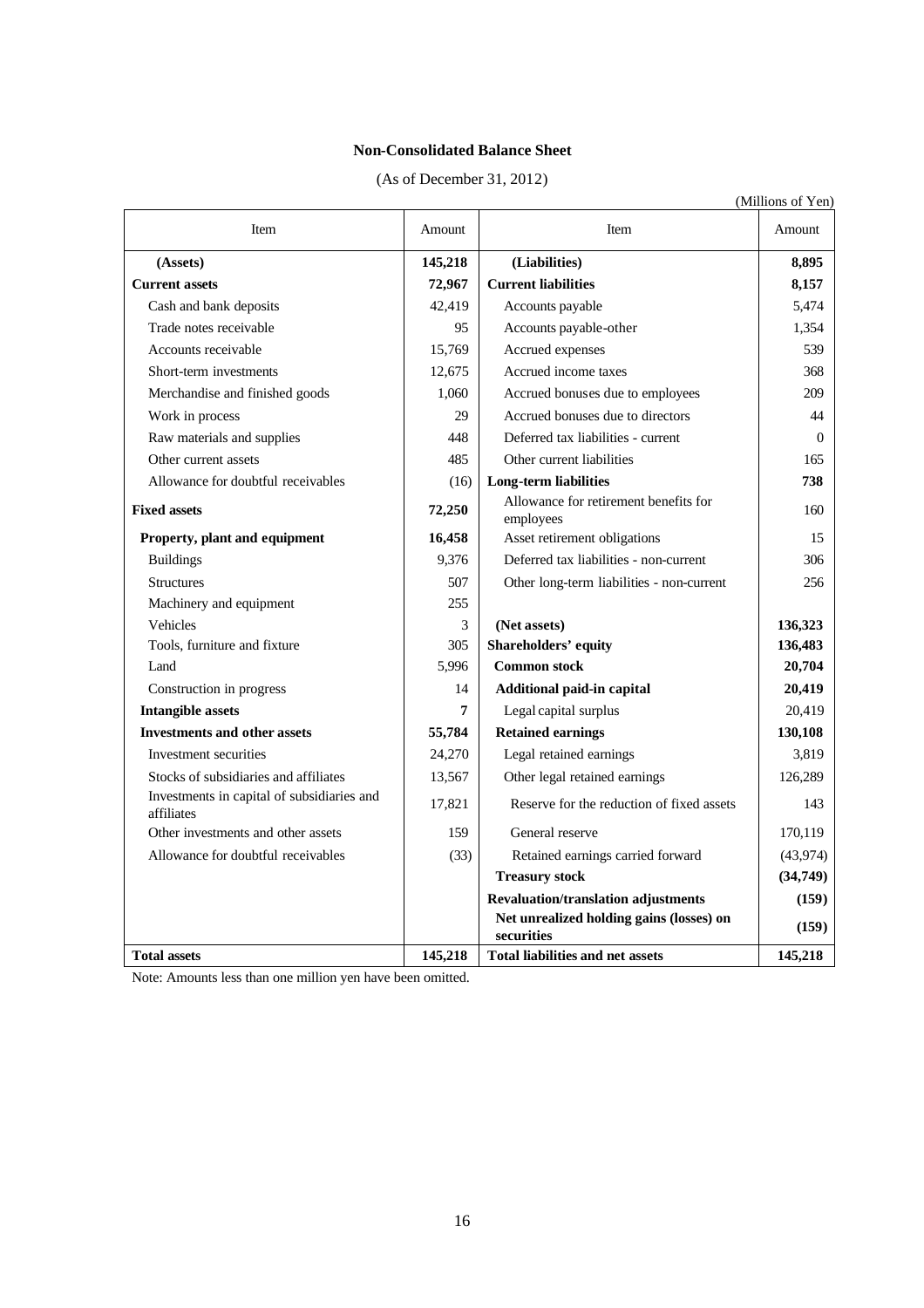## **Non-Consolidated Statement of Income**

(For the year ended December 31, 2012)

|                                                                         |        | (Millions of Yen) |
|-------------------------------------------------------------------------|--------|-------------------|
| Item                                                                    | Amount |                   |
| <b>Net sales</b>                                                        |        | 63,757            |
| <b>Cost of sales</b>                                                    |        | 54,894            |
| Gross profit                                                            |        | 8,862             |
| Selling, general and administrative expenses                            |        | 10,780            |
| <b>Operating income (loss)</b>                                          |        | 1,917             |
| Non-operating income                                                    |        |                   |
| Interest income                                                         | 16     |                   |
| Interest on short-term investments                                      | 182    |                   |
| Dividend income                                                         | 4,301  |                   |
| Foreign exchange gains                                                  | 3,762  |                   |
| Other                                                                   | 425    | 8,689             |
| Non-operating expenses                                                  |        |                   |
| Stock-related expenses                                                  | 49     |                   |
| Soil improvement-related expenses                                       | 8      |                   |
| Disposal-related expenses for facilities of subsidiaries and affiliates | 6      |                   |
| Other                                                                   | 66     | 130               |
| <b>Ordinary</b> income                                                  |        | 6,641             |
| <b>Extraordinary loss</b>                                               |        |                   |
| Loss on disposal of fixed assets                                        | 5      |                   |
| Loss on sales of investment securities                                  | 806    |                   |
| Loss on valuation of investment securities                              | 11     | 823               |
| Income before income taxes                                              |        | 5,817             |
| Current                                                                 | 702    |                   |
| Deferred                                                                | (2)    | 699               |
| Net income (loss)                                                       |        | 5,118             |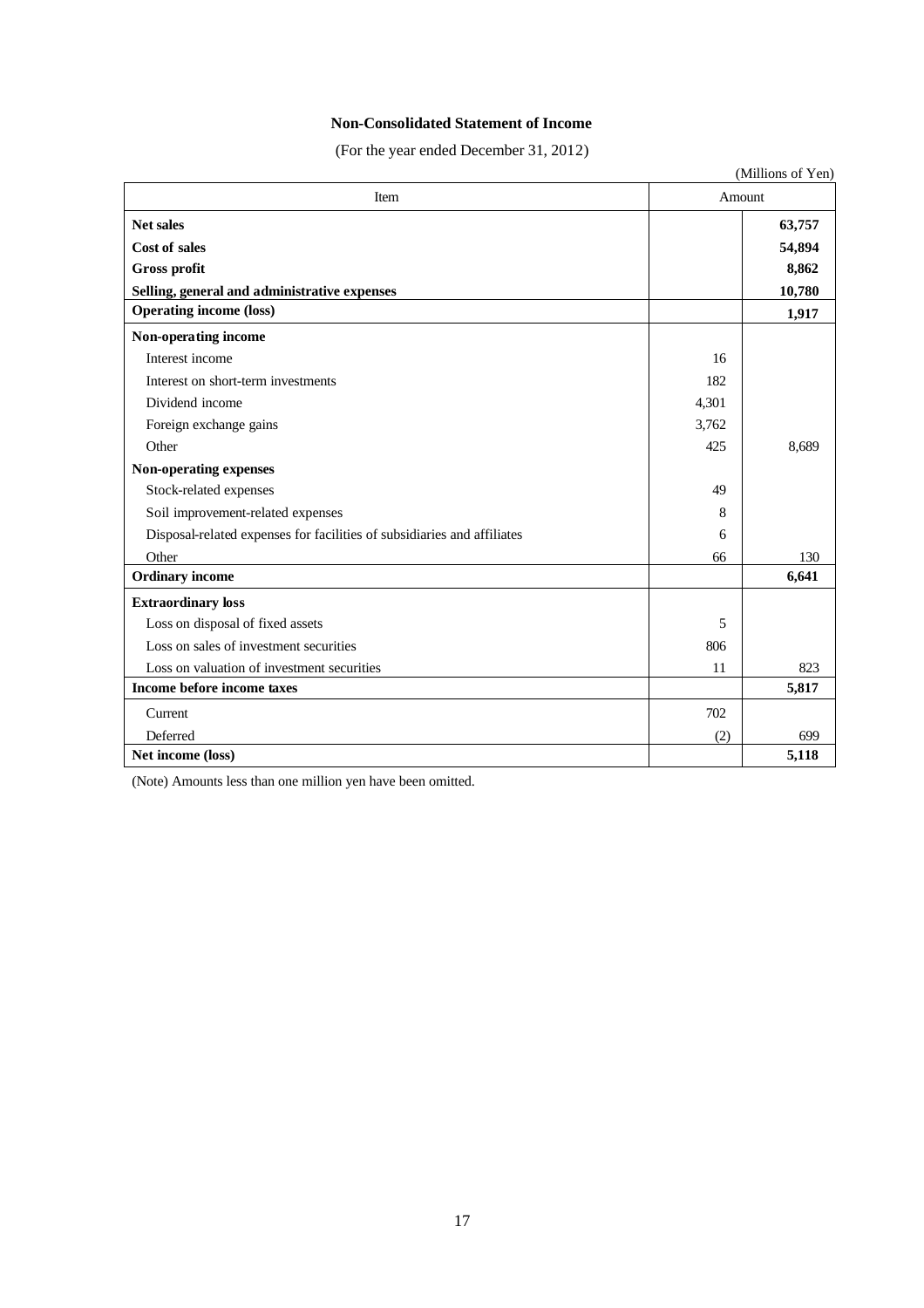# **Non-Consolidated Statement of Changes in Net Assets**

(For the year ended December 31, 2012)

|                                                          |              |                                                 |                                     | (Millions of Yen)          |  |
|----------------------------------------------------------|--------------|-------------------------------------------------|-------------------------------------|----------------------------|--|
|                                                          |              |                                                 |                                     |                            |  |
|                                                          |              | Additional paid-in capital<br>Retained earnings |                                     |                            |  |
|                                                          | Common stock | Legal capital<br>surplus                        | Total additional<br>paid-in capital | Legal retained<br>earnings |  |
| Beginning balance                                        | 20,704       | 20,419                                          | 20,419                              | 3,819                      |  |
| Changes of items during the period:                      |              |                                                 |                                     |                            |  |
| Reversal of reserve for the<br>reduction of fixed assets |              |                                                 |                                     |                            |  |
| Cash dividend (Note: 1)                                  |              |                                                 |                                     |                            |  |
| Cash dividend<br>(Interim dividends)                     |              |                                                 |                                     |                            |  |
| Net income (loss)                                        |              |                                                 |                                     |                            |  |
| Purchase of treasury stock                               |              |                                                 |                                     |                            |  |
| Net changes of items other than<br>shareholders' equity  |              |                                                 |                                     |                            |  |
| Total changes of items during the<br>period              |              |                                                 |                                     |                            |  |
| Ending balance                                           | 20,704       | 20,419                                          | 20,419                              | 3,819                      |  |

(Millions of Yen)

|                                                          | Shareholders' equity                            |                 |                                      |                            |  |  |
|----------------------------------------------------------|-------------------------------------------------|-----------------|--------------------------------------|----------------------------|--|--|
|                                                          | Retained earnings                               |                 |                                      |                            |  |  |
|                                                          | Other legal retained earnings                   |                 |                                      |                            |  |  |
|                                                          | Reserve for the<br>reduction of<br>fixed assets | General reserve | Retained earnings<br>carried forward | Total retained<br>earnings |  |  |
| Beginning balance                                        | 148                                             | 170,119         | (45,593)                             | 128,493                    |  |  |
| Changes of items during the period:                      |                                                 |                 |                                      |                            |  |  |
| Reversal of reserve for the<br>reduction of fixed assets | (5)                                             |                 | 5                                    |                            |  |  |
| Cash dividend (Note: 1)                                  |                                                 |                 | (1,751)                              | (1,751)                    |  |  |
| Cash dividend<br>(Interim dividends)                     |                                                 |                 | (1,751)                              | (1,751)                    |  |  |
| Net income (loss)                                        |                                                 |                 | 5,118                                | 5,118                      |  |  |
| Purchase of treasury stock                               |                                                 |                 |                                      |                            |  |  |
| Net changes of items other than<br>shareholders' equity  |                                                 |                 |                                      |                            |  |  |
| Total changes of items during the<br>period              | (5)                                             |                 | 1,619                                | 1,614                      |  |  |
| Ending balance                                           | 143                                             | 170,119         | (43, 974)                            | 130,108                    |  |  |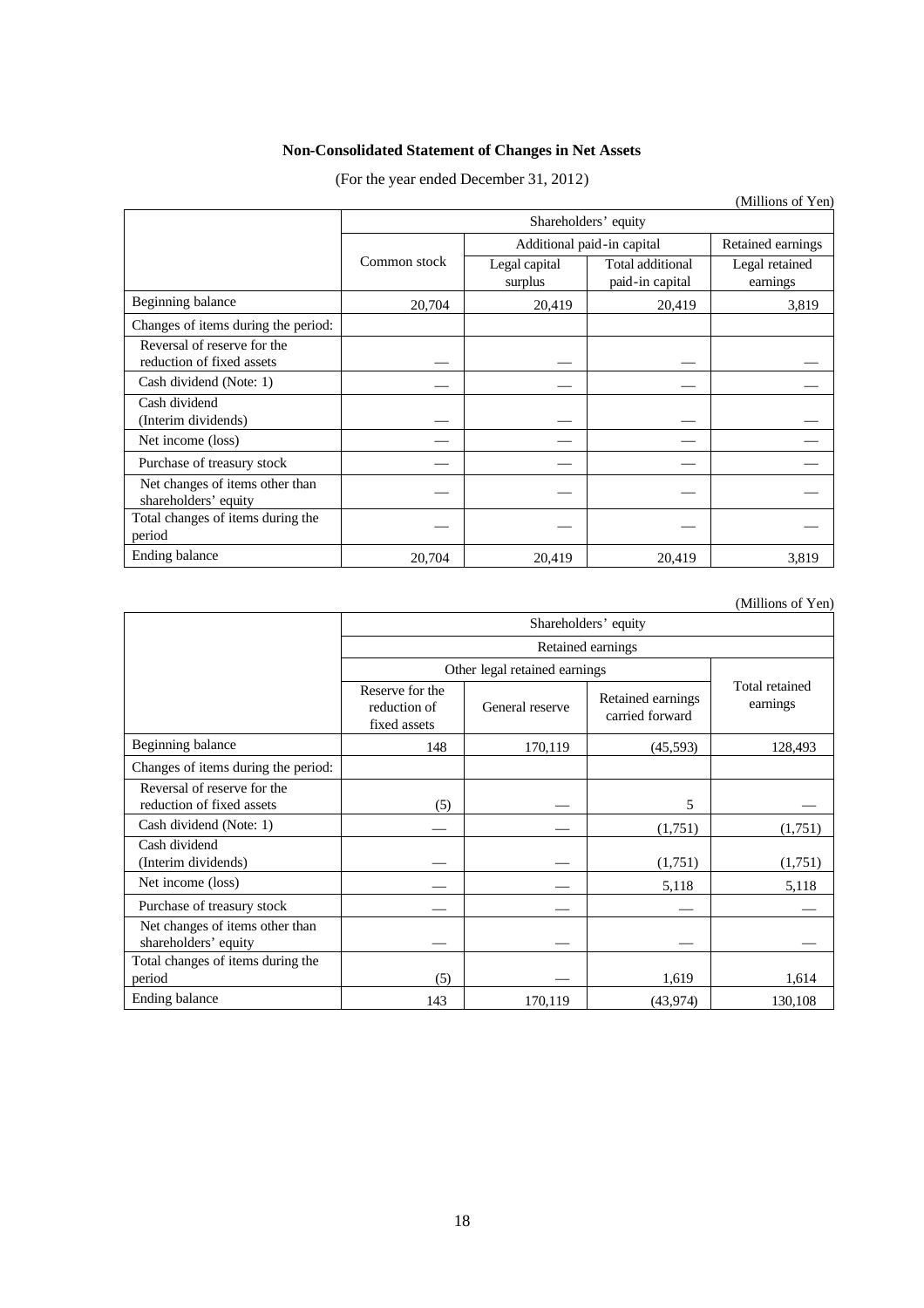|                                                          |                            |                                  |                                                          |                                                     | (TATHHOHO OL T CH   |
|----------------------------------------------------------|----------------------------|----------------------------------|----------------------------------------------------------|-----------------------------------------------------|---------------------|
|                                                          | Shareholders' equity       |                                  | Revaluation/translation<br>adjustments                   |                                                     |                     |
|                                                          | Treasury<br>stock, at cost | Total<br>shareholders'<br>equity | Unrealized<br>holding gains<br>(losses) on<br>securities | Total<br>revaluation/<br>translation<br>adjustments | Total net<br>assets |
| Beginning balance                                        | (34, 747)                  | 134,871                          | (1,457)                                                  | (1,457)                                             | 133,413             |
| Changes of items during the period:                      |                            |                                  |                                                          |                                                     |                     |
| Reversal of reserve for the<br>reduction of fixed assets |                            |                                  |                                                          |                                                     |                     |
| Cash dividend (Note: 1)                                  |                            | (1,751)                          |                                                          |                                                     | (1,751)             |
| Cash dividend<br>(Interim dividends)                     |                            | (1,751)                          |                                                          |                                                     | (1,751)             |
| Net income (loss)                                        |                            | 5,118                            |                                                          |                                                     | 5,118               |
| Purchase of treasury stock                               | (2)                        | (2)                              |                                                          |                                                     | (2)                 |
| Net changes of items other than<br>shareholders' equity  |                            |                                  | 1,297                                                    | 1,297                                               | 1,297               |
| Total changes of items during the<br>period              | (2)                        | 1,612                            | 1,297                                                    | 1,297                                               | 2,910               |
| Ending balance                                           | (34, 749)                  | 136,483                          | (159)                                                    | (159)                                               | 136,323             |

(Notes)

1. The dividends were paid as appropriations of retained earnings based on a resolution at the ordinary general meeting of shareholders held in March 2012.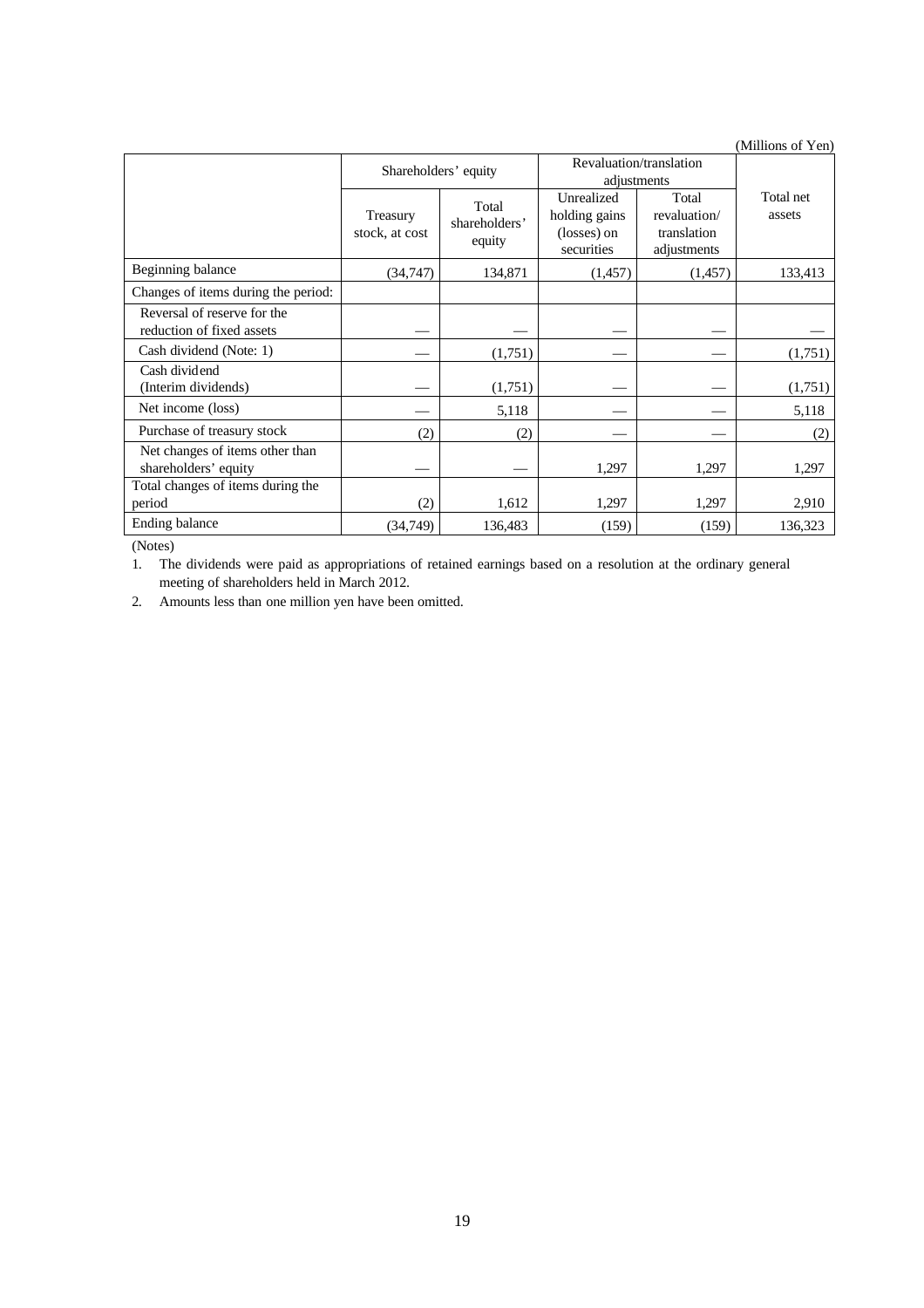# **REFERENCE DOCUMENTS FOR THE 72ND ORDINARY GENERAL MEETING OF SHAREHOLDERS**

### **Proposal 1:** Proposed Appropriation of Retained Earnings for the 72nd Fiscal Term

Our basic policy on the appropriation of retained earnings is to retain necessary earnings for sound business activities, to maintain healthy financial strength and to ensure adequate dividends to our shareholders based on performance for the year. Based on the above policy, the Company makes it a principle to consistently distribute an ordinary dividend of ¥60 per share on an annual basis plus a special dividend equivalent to 20% (paid out on a per share basis) of the annual consolidated net income. In addition, the actual full-year dividend amount shall be based in principle on the above calculation standards and calculated in consideration of dividend payout ratio, dividend levels prior to the previous period, internal reserves, cash flows and other situations. The amount shall not be less than the expected full-year dividend amount announced during the full-year period.

Because we announced the annual dividend of ¥100 per share (ordinary dividend: ¥60 special dividend: ¥40) during 2012 and paid an interim dividend of ¥50 (ordinary dividend: ¥30 special dividend: ¥20) per share in September 2012, we hereby propose the year-end dividend for the year as follows:

Matters related to the year-end dividend

- (1) The type of distributable properties Money
- (2) Matters related to the disbursement of distributable properties and the aggregate amount ¥50 per common share of the Company (ordinary dividend: ¥30 special dividend: ¥20) Aggregate dividend amount: ¥1,751,793,700
- (3) Effective date of the distribution of retained earnings March 29, 2013

Remaining surplus will be used for measures aimed at further strengthening our existing businesses and investing in areas of future growth, with a view of further increasing corporate value.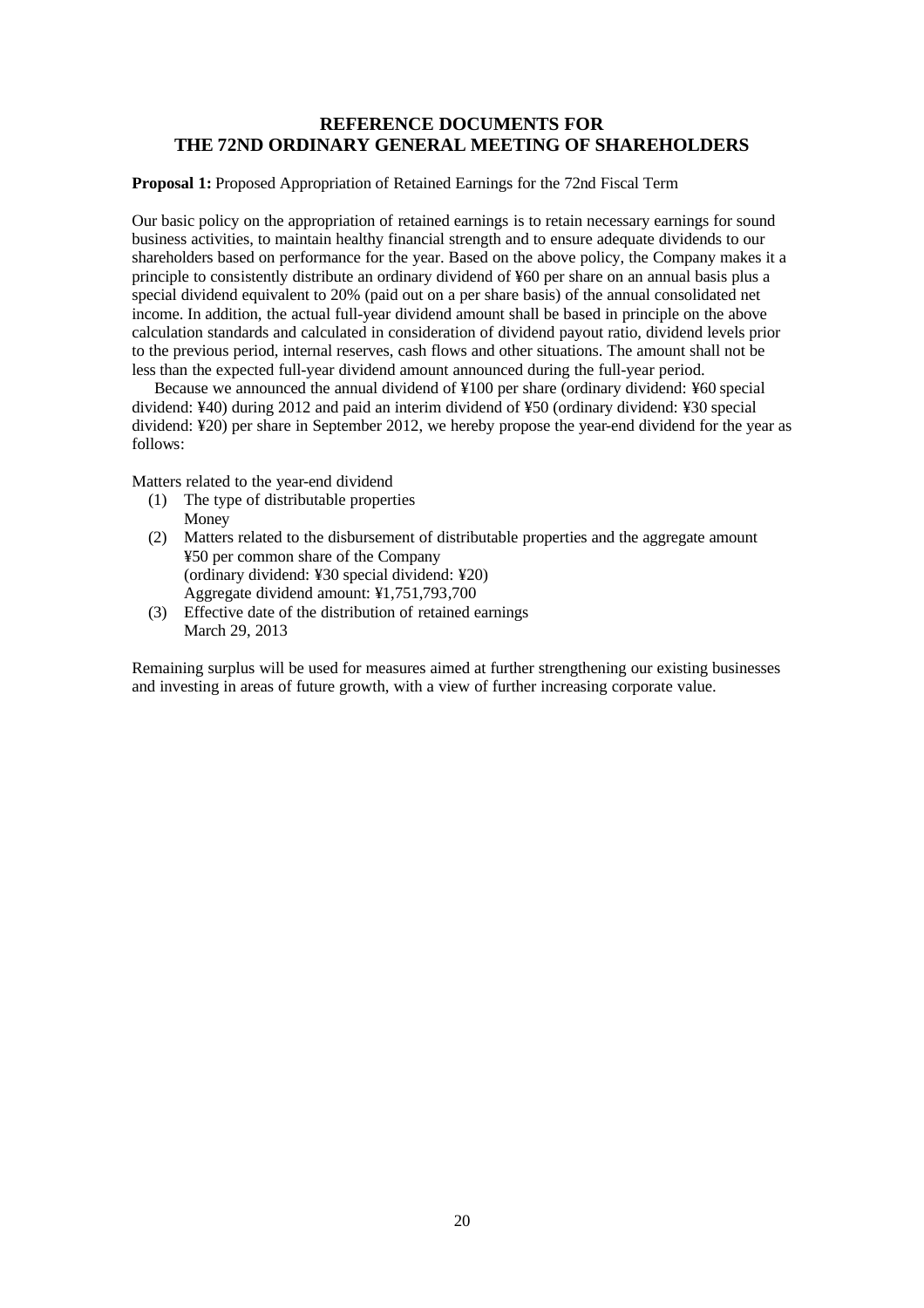# **Proposal 2:** Election of Seven (7) Directors

The term of office of all seven (7) directors currently in office will expire at the conclusion of the 72nd Ordinary General Meeting of Shareholders. Shareholders are therefore requested to elect seven (7) directors, including one (1) outside director to ensure the reinforcement of our corporate governance structure.

|                | Name            |                                             | Brief personal history, position, assignment                                       | Number of the |
|----------------|-----------------|---------------------------------------------|------------------------------------------------------------------------------------|---------------|
| No.            | (Date of birth) | and significant positions concurrently held |                                                                                    | Company's     |
|                |                 |                                             |                                                                                    | shares held   |
|                |                 | March 1964<br>November 1988                 | Joined MABUCHI MOTOR CO., LTD.<br>Manager, Computer System Section, Administrative |               |
|                |                 |                                             | Department, MABUCHI MOTOR CO., LTD.                                                |               |
|                |                 | October 1992                                | Manager, Corporate Planning Section, Corporate Planning                            |               |
|                |                 |                                             | Department, MABUCHI MOTOR CO., LTD.                                                |               |
|                |                 | April 1993                                  | Deputy Division Manager, Business Reform Innovation                                |               |
|                |                 |                                             | Headquarters; and concurrently General Manager, Corporate                          |               |
|                |                 |                                             | Planning Department, MABUCHI MOTOR CO., LTD.                                       |               |
| $\mathbf{1}$   | Shinji Kamei    | March 1997                                  | Director, and General Manager, Corporate Planning                                  | 3,233         |
|                | (July 28, 1945) |                                             | Department, MABUCHI MOTOR CO., LTD.                                                |               |
|                |                 | April 2000                                  | Managing Director, Chief Administration Officer,                                   |               |
|                |                 |                                             | MABUCHI MOTOR CO., LTD.                                                            |               |
|                |                 | March 2001                                  | Representative Director and Executive Managing Director,                           |               |
|                |                 |                                             | MABUCHI MOTOR CO., LTD.                                                            |               |
|                |                 | <b>May 2003</b>                             | Representative Director and President, MABUCHI MOTOR                               |               |
|                |                 |                                             | CO., LTD. (Current position)                                                       |               |
|                |                 | November 2009                               | President and CEO, MABUCHI MOTOR CO., LTD.                                         |               |
|                |                 |                                             | (Current position)                                                                 |               |
|                |                 | April 1984                                  | Joined MABUCHI MOTOR CO., LTD.                                                     |               |
|                |                 | June 1990                                   | Manager, Procurement Section, MABUCHI INDUSTRY<br>CO., LTD.                        |               |
|                |                 | August 1996                                 | President, MABUCHI INDUSTRY CO., LTD.                                              |               |
|                |                 | May 2002                                    | Director, General Manager of General Affairs Department,                           |               |
|                |                 |                                             | Human Resources Department, MABUCHI INDUSTRY                                       |               |
|                |                 |                                             | CO., LTD.                                                                          |               |
| $\overline{c}$ | Hiroo Okoshi    | October 2002                                | Manager, Corporate Planning Department, MABUCHI<br>MOTOR CO., LTD.                 | 3,000         |
|                | (July 9, 1961)  | March 2003                                  | Deputy General Manager, Business Platform Innovation                               |               |
|                |                 |                                             | Headquarters, MABUCHI MOTOR CO., LTD.                                              |               |
|                |                 | January 2004                                | General Manager, Corporate Planning Department,<br>MABUCHI MOTOR CO., LTD.         |               |
|                |                 | November 2009                               | Executive Officer and General Manager, Administration                              |               |
|                |                 |                                             | Headquarters, MABUCHI MOTOR CO., LTD. (Current                                     |               |
|                |                 |                                             | position)                                                                          |               |
|                |                 | March 2011                                  | Director, MABUCHI MOTOR CO., LTD. (Current position)                               |               |

## The candidates for the position of director are as follows: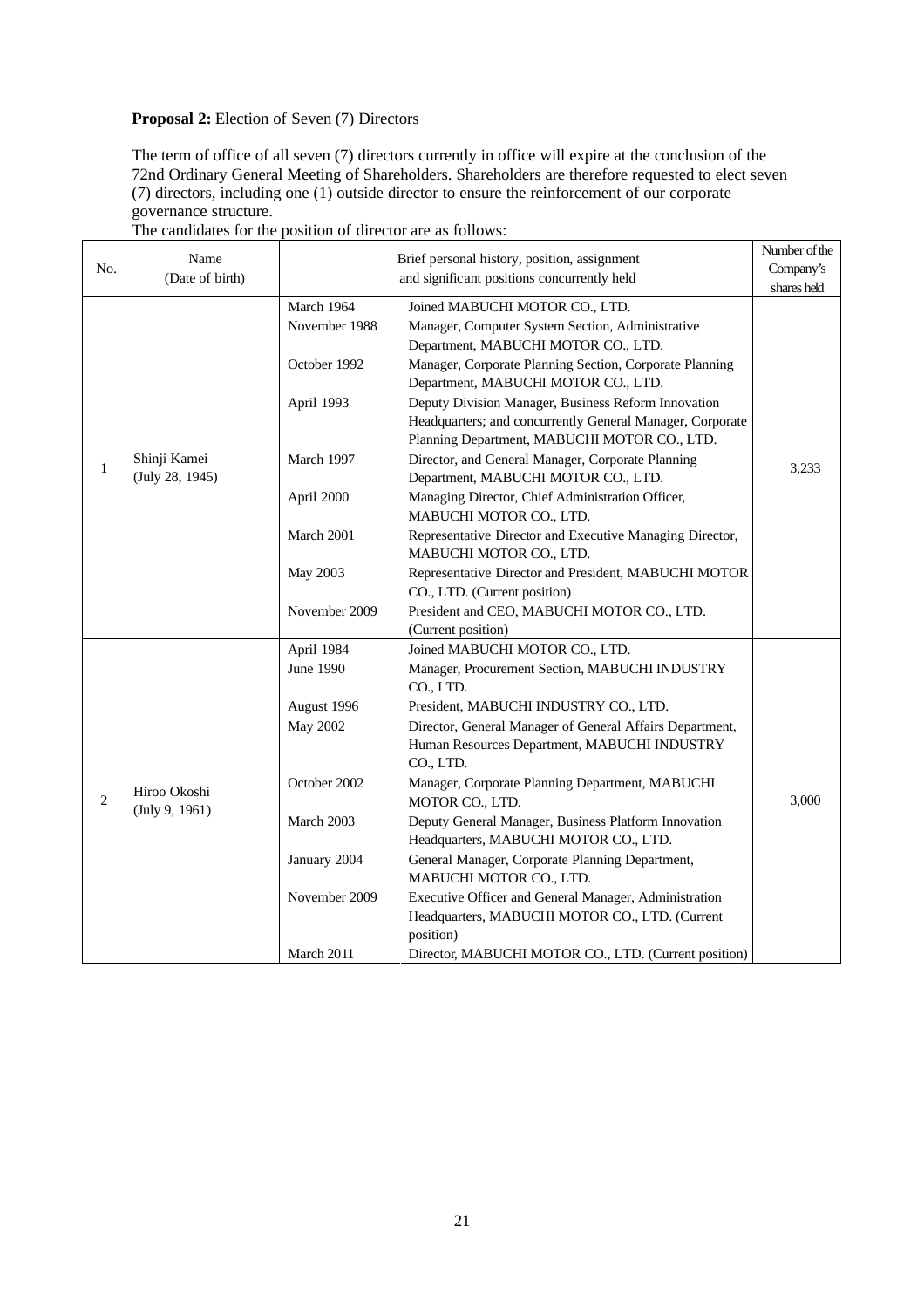| No.            | Name                                     | Brief personal history, position, assignment                                                            |                                                                                                                                                                                                                                                                                                                                                                                                                                                                                                                                                                                                                                       | Number of the<br>Company's |
|----------------|------------------------------------------|---------------------------------------------------------------------------------------------------------|---------------------------------------------------------------------------------------------------------------------------------------------------------------------------------------------------------------------------------------------------------------------------------------------------------------------------------------------------------------------------------------------------------------------------------------------------------------------------------------------------------------------------------------------------------------------------------------------------------------------------------------|----------------------------|
|                | (Date of birth)                          |                                                                                                         | and significant positions concurrently held                                                                                                                                                                                                                                                                                                                                                                                                                                                                                                                                                                                           | shares held                |
| 3              | Takashi Kamei<br>(January 25, 1949)      | March 1971<br>June 1995<br>January 1997<br><b>May 2006</b><br>March 2007<br>November 2009<br>March 2011 | Joined MABUCHI MOTOR CO., LTD.<br>Manager, New Manufacturing Base Establishment<br>Preparation Section, MABUCHI MOTOR CO., LTD.<br>President, MABUCHI MOTOR VIETNAM LTD.<br>President, MABUCHI MOTOR DANANG LTD.<br>Director and General Manger, Operations Control<br>Headquarters, MABUCHI MOTOR CO., LTD.<br>Executive Officer, MABUCHI MOTOR CO., LTD.<br>Managing Director, Managing Executive Officer and<br>General Manager, Operations Control Headquarters<br>(Current position)                                                                                                                                             | 2,000                      |
| $\overline{4}$ | * Tadashi Takahashi<br>(January 2, 1960) | April 1982<br>November 1992<br>February 1997<br>March 2002<br>March 2005<br><b>July 2008</b>            | Joined MABUCHI MOTOR CO., LTD.<br>Deputy Plant Manager, Guangdong Plant NO. 2, MABUCHI<br>INDUSTRY CO., LTD.<br>General Manager, Production Engineering Department,<br>Guangdong Plant NO. 5, MABUCHI INDUSTRY CO.,<br>LTD.<br>Manager, Process Design Section, Production Engineering<br>Office, Technology Department, MABUCHI MOTOR CO.,<br>LTD.<br>General Manager, Production Engineering Department,<br>Research and Development Headquarters, MABUCHI<br>MOTOR CO., LTD.<br>General Manager, Production Engineering Innovation<br>Center, Research and Development Headquarters,<br>MABUCHI MOTOR CO., LTD. (Current position) | 1,000                      |
| 5              | *Akihiko Kitahashi<br>(January 21, 1963) | April 1985<br>March 1994<br>August 1996<br>August 2000<br>February 2003<br>April 2006<br>May 2012       | Joined MABUCHI MOTOR CO., LTD.<br>Manager, Planning Section, MABUCHI INDUSTRY CO.,<br>LTD.<br>Manager, Procurement Section, MABUCHI INDUSTRY<br>CO., LTD.<br>Manager, Corporate Planning Department, MABUCHI<br>MOTOR CO., LTD.<br>President, MABUCHI INDUSTRY CO., LTD.<br>President, MABUCHI MOTOR VIETNAM LTD.<br>General Manager, Sales Dept. 1, Sales & Marketing<br>Headquarters, MABUCHI MOTOR CO., LTD.<br>(Current position)                                                                                                                                                                                                 | 1,000                      |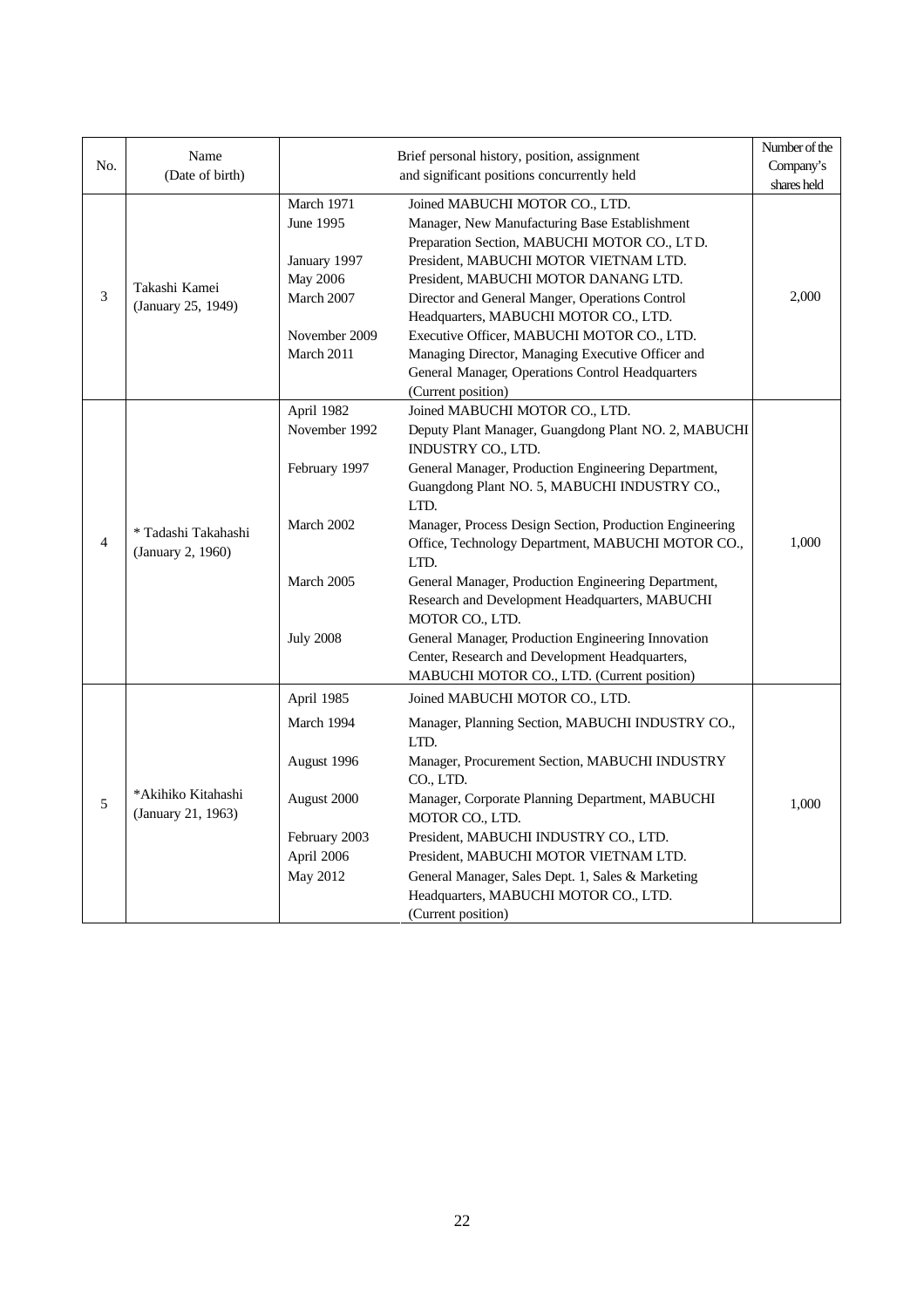| No.    | Name<br>(Date of birth)                                                                                                                                                     | Brief personal history, position, assignment<br>and significant positions concurrently held                                       |                                                                                                                                                                                                                                                                                                                                                                                                                                                                                                                                                                                                             | Number of the<br>Company's<br>shares held |
|--------|-----------------------------------------------------------------------------------------------------------------------------------------------------------------------------|-----------------------------------------------------------------------------------------------------------------------------------|-------------------------------------------------------------------------------------------------------------------------------------------------------------------------------------------------------------------------------------------------------------------------------------------------------------------------------------------------------------------------------------------------------------------------------------------------------------------------------------------------------------------------------------------------------------------------------------------------------------|-------------------------------------------|
| 6      | *Masato Itokawa<br>(January 29, 1960)                                                                                                                                       | April 1984<br>January 1985<br>September 1991                                                                                      | Joined MABUCHI MOTOR CO., LTD.<br>Seconded to MABUCHI MOTOR TAIWAN LTD.<br>(Production Engineering Section, MABUCHI MOTOR<br>TAIWAN LTD.)<br>Process Design Section, Production Engineering                                                                                                                                                                                                                                                                                                                                                                                                                 | 17,000                                    |
|        |                                                                                                                                                                             | March 2002                                                                                                                        | Department, Research and Development Headquarters,<br>MABUCHI MOTOR CO., LTD.<br>Manager, Manufacturing Technology Section, Production                                                                                                                                                                                                                                                                                                                                                                                                                                                                      |                                           |
|        |                                                                                                                                                                             | March 2005                                                                                                                        | Engineering Office, Technology Department, MABUCHI<br>MOTOR CO., LTD.<br>General Manager, Quality Assurance Dept., MABUCHI                                                                                                                                                                                                                                                                                                                                                                                                                                                                                  |                                           |
|        |                                                                                                                                                                             | November 2009                                                                                                                     | MOTOR CO., LTD. (Current position)<br>Executive Officer, MABUCHI MOTOR CO., LTD.<br>(Current position)                                                                                                                                                                                                                                                                                                                                                                                                                                                                                                      |                                           |
| $\tau$ | *Iwao Nakamura<br>(July 28, 1942)<br>(Candidate for outside<br>director)<br>(Candidate for<br>notification as an<br>independent director to<br>the Tokyo Stock<br>Exchange) | April 1966<br>June 1995<br>May 1999<br>April 2000<br>March 2002<br>April 2002<br>June 2002<br>June 2007<br>June 2009<br>June 2009 | Joined NISSAN MOTOR CO., LTD.<br>Director, Nissan Motor Co., Ltd.<br>Director and Executive Management Officer, Nissan Motor<br>Co., Ltd.<br>Managing Director, Nissan Motor Co., Ltd.<br>Retired from Nissan Motor Co., Ltd.<br>Corporate Advisory, Nissan Diesel Motor Co., Ltd.<br>(currently UD Trucks Corporation)<br>Representative Director and President, Nissan Diesel Motor<br>Co., Ltd.<br>Senior Corporate, Nissan Diesel Motor Co., Ltd.<br>Retired from Nissan Diesel Motor Co., Ltd.<br>Outside Director, Nagase & Co., Ltd. (Current position)<br>(Significant Positions Concurrently Held) |                                           |
|        |                                                                                                                                                                             |                                                                                                                                   | Outside Director, Nagase & Co., Ltd.                                                                                                                                                                                                                                                                                                                                                                                                                                                                                                                                                                        |                                           |

(Notes)

- 1. The asterisk (\*) denotes the newly nominated candidate for director.
- 2. No special relationship exists between the Company and the candidates.
- 3. Iwao Nakamura is a candidate for the position of outside director.
- 4. Iwao Nakamura had been involved in the company management of NISSAN MOTOR CO., LTD., and Nissan Diesel Motor Co., Ltd. (currently UD Trucks Corporation), for many years as a management executive of both corporations and has engaged in the company management of Nagase & Co., Ltd., as an outside director. Therefore, he has abundant experience and considerable insight in company management and corporate governance, as well as adequate character. Iwao Nakamura is proposed as a candidate for the position of outside director because we anticipate, for the aforementioned reasons, that he will provide the Company with useful and appropriate advice and recommendations regarding overall management and would strengthen the oversight function on overall management of the Company.
- 5. Iwao Nakamura falls under none of the matters regarding a relationship with any of the Company's specific related entities as stipulated in Article 74, Paragraph 4, Item 6, of the Ordinance for Enforcement of the Companies Act. In addition, there has never been any interest past or present? human relationships (including kinship), capital relationships (including the relationship with major shareholders), business relationships and so forth? nor is there expected to be in the future (excluding the reception of remuneration, etc., as an outside director of the Company) between the Company and Iwao Nakamura or any organizations such as corporations with which he is affiliated (including those with which he has been affiliated in the past).
- 6. The Company has designated Iwao Nakamura as a candidate for independent director as stipulated by the Tokyo Stock Exchange and has so notified said Exchange. If he is elected as originally proposed, he will be an independent director. He satisfies the requirements of "independent officers" as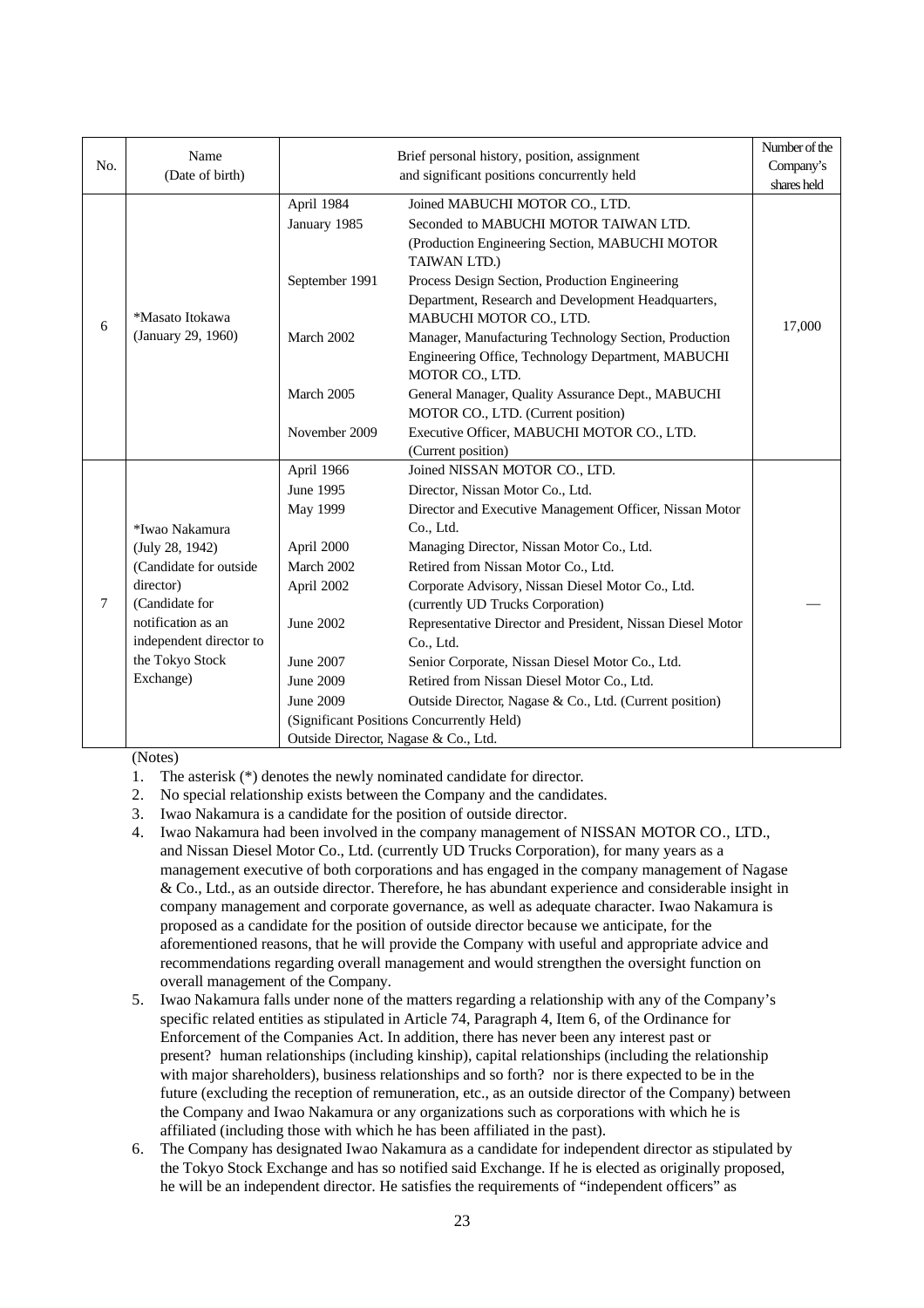stipulated by the Tokyo Stock Exchange and falls under none of the disclosure requirements (additional disclosure requirements and the attribute information to be mentioned) that would be necessary to determine the independence of an independent officer.

The Company has designated all the outside directors and outside audit & supervisory board members including Iwao Nakamura, who satisfy the requirements of "independent officers," as such. 7. Outline of Limited Liability Agreement

If Iwao Nakamura is elected as originally proposed, the Company intends to enter into an agreement to limit his liability for damages as provided in Article 423, Paragraph 1, of Companies Act, in accordance with the provisions of Article 427, Paragraph 1, of the said Act and the Company's Articles of Incorporation. The limit of liability under the agreement shall be the amount set forth in the relevant laws and regulations.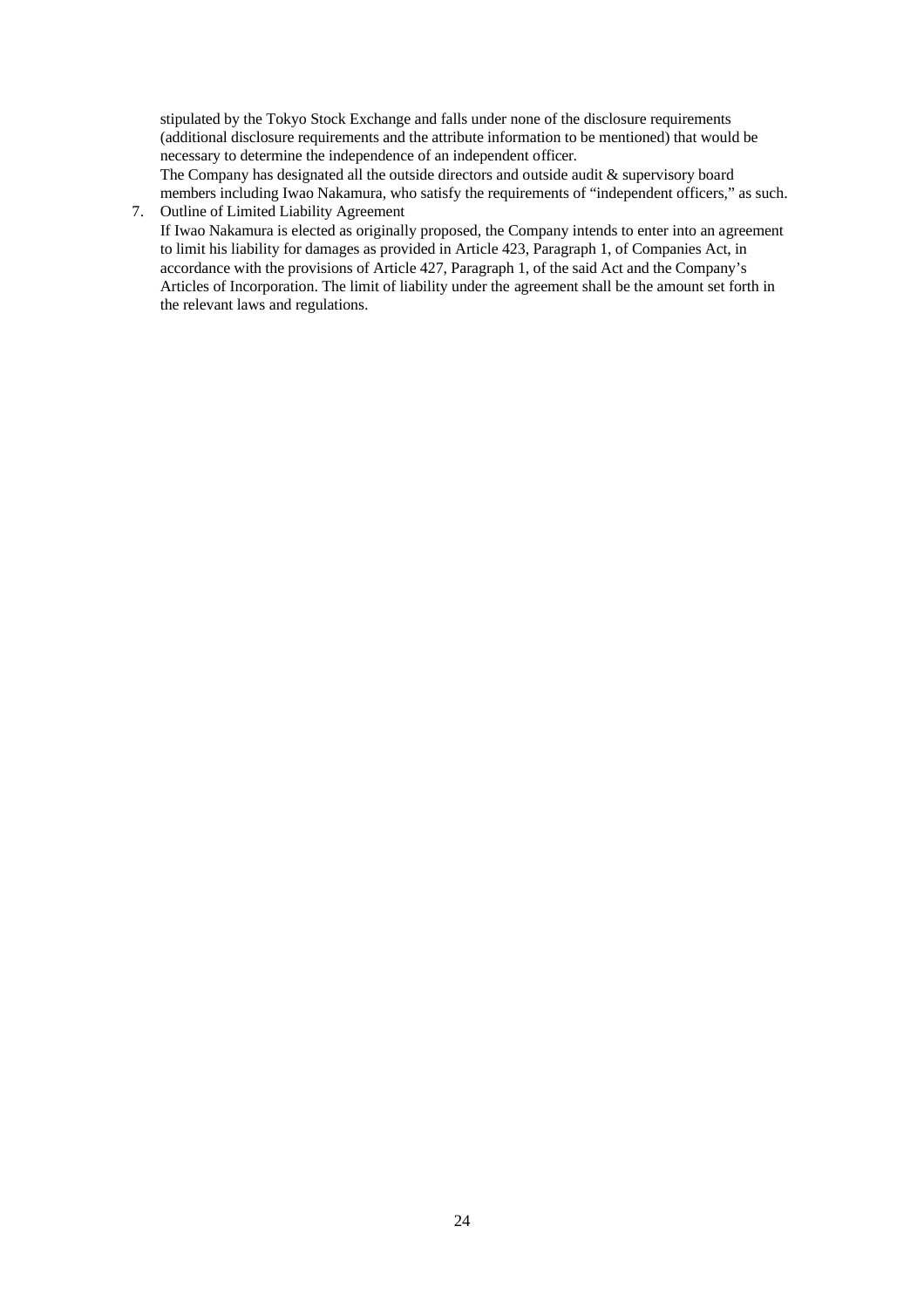### **Proposal 3:** Determination of the Remuneration Amount and Details of Stock-Compensation-Type Stock Options for Directors

The Company abolished the retirement allowance system for directors and audit & supervisory board members of the Company as of the conclusion of the 67th Ordinary General Meeting of Shareholders held on March 28, 2008, and has subsequently studied enhancing the long-term incentives for directors.

Consequently, shareholders are requested to approve that stock-compensation-type stock options targeting directors of the Company (excluding outside directors) be implemented as part of its reform on the allowance system for directors and audit & supervisory board members for the purpose of increasing their willingness to serve and motivation toward improved corporate value and raised share prices. This reform measure shall be closely linked to the Company's business performance and share price by establishing a scheme through which directors of the Company will share not only the benefits that may be enjoyed due to increased share prices but also the risk of a decline in share prices along with shareholders.

The total amount of the remuneration for directors of the Company has been previously determined to be within ¥15 million (excluding salaries for service as the Company's employees) as monthly fixed payments, and within 0.7% of consolidated net income for each business year (computed without including consolidated business results-based remuneration for directors) as variable payments of which the amount is capped at ¥200 million. The Company intends to allot subscription rights to shares as stock-compensation-type stock options to eligible directors within a cap of ¥60 million annually, separately from the aforementioned total amount.

The remuneration amount as stock options shall be the product of the fair price per subscription right to shares, which is calculated for the subscription rights to shares as of the allotment date, multiplied by the number of subscription rights to shares to be allotted.

The number of incumbent directors is seven (7). If Proposal 2 is approved and passes as originally proposed, the number of eligible directors subject to the Proposal on and after the conclusion of the 72nd Ordinary General Meeting of Shareholders will be six (6), excluding one (1) outside director. Shareholders are also requested to leave decisions on the timing for granting the subscription rights to shares and their distribution to each director to the discretion of the Board of Directors.

Details of the subscription right to shares to be allotted as remuneration for directors are as follows:

1. Total number of the subscription rights to shares, as well as the type and number of shares under the subscription rights to shares

Total number of the subscription rights to shares: Shall be capped at 2,500 units for one year. Type of shares under the subscription rights to shares: Shall be the Company's common shares to be capped at 25,000 shares for one year.

The number of shares for each subscription right to shares (hereinafter the "Number of Granted Shares") shall be ten (10).

In case the Company considers it appropriate to change the Number of Granted Shares through such measures as mergers, demergers, gratis allotments of shares, stock splits or reverse stock splits, the Company shall adjust the Number of Granted Shares that it deems necessary.

2. Subscription amount for the subscription rights to shares

The subscription amount for the subscription rights to shares shall be the fair price, which is calculated using the Black-Scholes value calculation model as of the allotment date of the subscription rights to shares. Persons to whom the subscription rights to shares have been allotted shall offset the claim for compensation held thereby toward the Company instead of payment of said subscription amount.

- 3. Value of the property invested in exercising the subscription rights to shares The value of the property invested in exercising each subscription right to shares shall be the product of the subscription amount per share, which is assumed to be one (1) yen, for shares to be issued and delivered by the exercise of said subscription right to shares, multiplied by the Number of Granted Shares.
- 4. Period during which the subscription rights to shares may be exercised The period during which the subscription rights to shares may be exercised shall be within twenty (20) years from the next day of the allotment date of the subscription rights to shares and such period